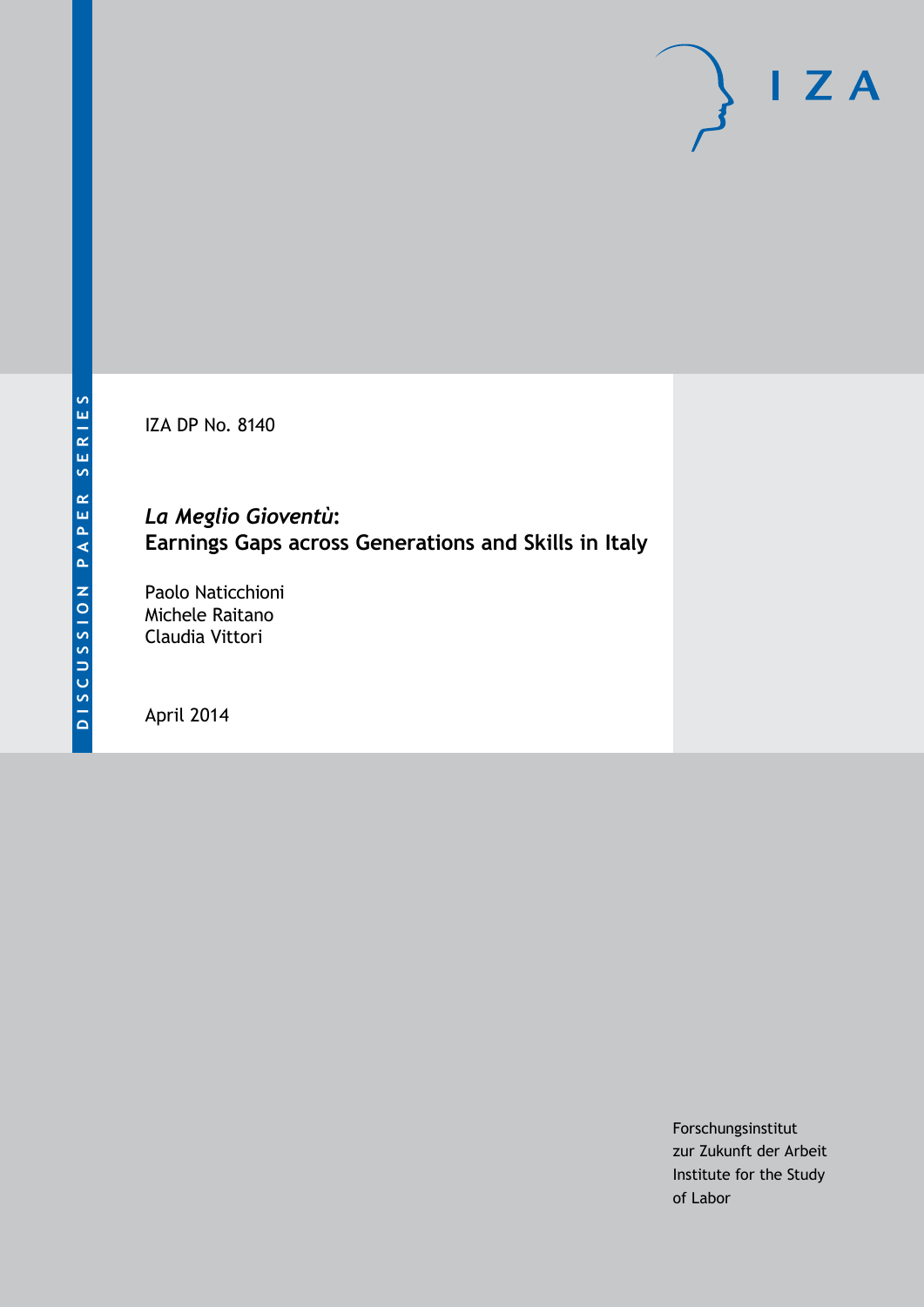# *La Meglio Gioventù***: Earnings Gaps across Generations and Skills in Italy**

## **Paolo Naticchioni**

*University of Roma Tre and IZA*

## **Michele Raitano**

*Sapienza University of Rome and Giacomo Brodolini Foundation*

## **Claudia Vittori**

*Sapienza University of Rome and University of Bath*

### Discussion Paper No. 8140 April 2014

IZA

P.O. Box 7240 53072 Bonn Germany

Phone: +49-228-3894-0 Fax: +49-228-3894-180 E-mail: [iza@iza.org](mailto:iza@iza.org)

Any opinions expressed here are those of the author(s) and not those of IZA. Research published in this series may include views on policy, but the institute itself takes no institutional policy positions. The IZA research network is committed to the IZA Guiding Principles of Research Integrity.

The Institute for the Study of Labor (IZA) in Bonn is a local and virtual international research center and a place of communication between science, politics and business. IZA is an independent nonprofit organization supported by Deutsche Post Foundation. The center is associated with the University of Bonn and offers a stimulating research environment through its international network, workshops and conferences, data service, project support, research visits and doctoral program. IZA engages in (i) original and internationally competitive research in all fields of labor economics, (ii) development of policy concepts, and (iii) dissemination of research results and concepts to the interested public.

<span id="page-1-0"></span>IZA Discussion Papers often represent preliminary work and are circulated to encourage discussion. Citation of such a paper should account for its provisional character. A revised version may be available directly from the author.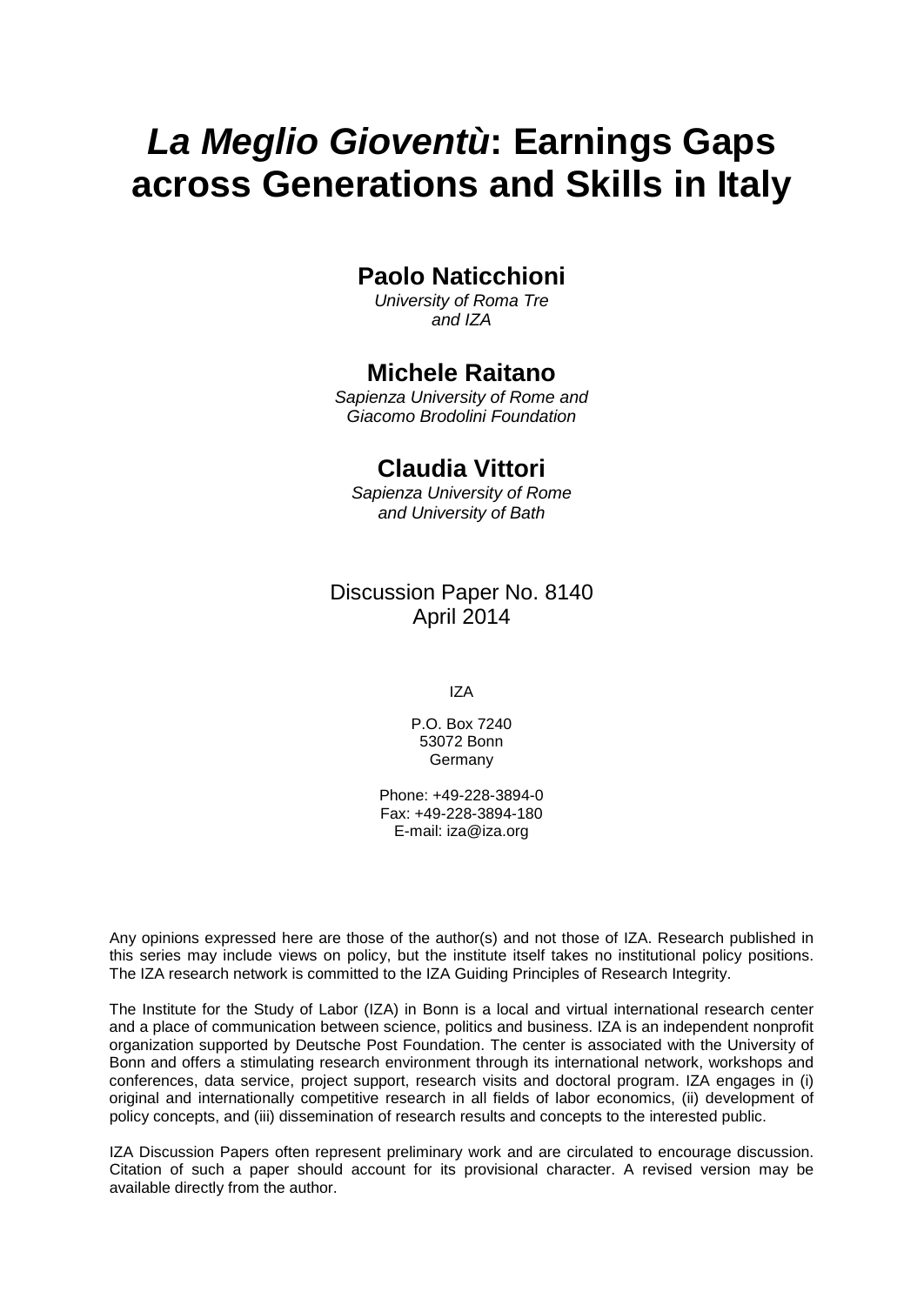IZA Discussion Paper No. 8140 April 2014

## **ABSTRACT**

## *La Meglio Gioventù***: Earnings Gaps across Generations and Skills in Italy[\\*](#page-1-0)**

This paper documents the evolution of the experience-earnings profiles of private employees in Italy over the first six years of working career across three birth cohorts (1965-1969, 1970- 1974, 1975-1979). We explore the average trends and disentangle how the patterns vary according to individual skills, defined in terms of both educational levels and percentiles of the unconditional earnings distribution. Unlike previous studies, and in contrast with the expectations prompted by the skill-biased literature, our results surprisingly show that the Italian "best of youth", i.e. the best workers of the most recent cohorts (the high skilled), have suffered, compared to the previous cohorts, an earnings penalty much more severe than that experienced by unskilled workers. This finding also raises questions about the effectiveness of the European Employment Strategy, which repeatedly stressed the importance of human capital and technological knowledge as main drivers for European performance.

JEL Classification: J24, J31

Keywords: youth, cohorts, education, earnings, Italy

Corresponding author:

Paolo Naticchioni Roma Tre University Faculty of Economics Via Silvio D'Amico 77 00154 Rome Italy E-mail: [p.naticchioni@gmail.com](mailto:p.naticchioni@gmail.com)

Reference is to the Italian film "La Meglio Gioventù" (2003), entitled in the English version "The Best of Youth". The movie tells the story of an Italian family, their children and friends, from the years of youth in the '60s to university studies, working career, parenthood, and retirement in the 2000s.

Preliminary versions of this paper were presented at the 5th ECINEQ meeting in Bari, at the XXV AIEL conference in Rome and to a workshop organized by ISFOL and Sapienza University of Rome. We wish to thank participants in these conferences for useful suggestions and comments. The usual disclaimer applies. Michele Raitano also thanks Giacomo Brodolini Foundation for access to the AD-SILC dataset.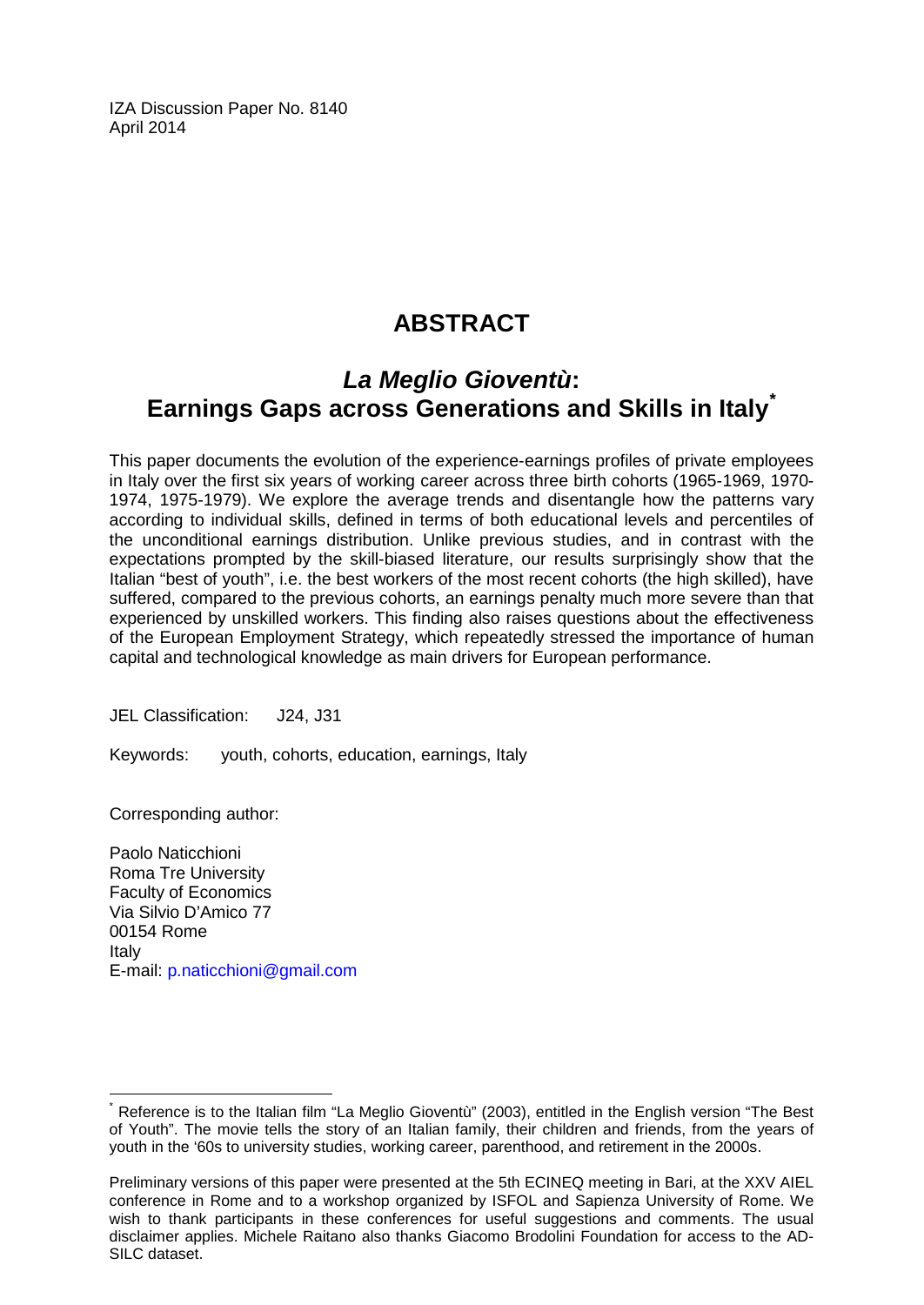#### **1. Introduction**

There has been increasing concern amongst academics and in public opinion about the dwindling of labour market opportunities for young workers across Europe. Figures from Eurostat (2013) showed that by the end of 2013 in EU28 youth unemployment had reached over 23%. In some EU countries, such as Italy, which is the focus of this paper, the plight of young people is even more worrying. The unemployment rate is almost twice the 2013 European figure, reaching 40% amongst those aged 15-24. The 25-29 employment rate in 2012 was 57.3% against 71.1% in the EU28, and the Not in Education, Employment and Training (NEET) rate was 23.9% in contrast with a EU28 value of 15.8%.

In such a state of affairs, commentators started to refer to the recent generation as *génération sacrifiée*, zero generation, postponed generation, the "1000 euro" generation and the Status Zero Youth. The UK press (Financial Times, Nov. 2013) refers to them as the "lost generation", due to their sharp fall in earnings starting from their early career, compared to their pre-crisis counterparts at the same stage.

The sociological literature has extensively studied the conditions of the young generations along several dimensions, i.e. educational attainments, occupational paths, social mobility, life courses and transitions to adulthood (e.g. see Blossfeld et al. 2005 and 2008 for cross countries comparisons, Schizzerotto et al. 2011 for the Italian case). The literature on occupational paths focuses mainly on labour market entry, in terms of first job search duration, the quality of the first job, and the early career path, assessed in terms of unemployment risks and transitions among different contractual arrangements (Bukodi et al. 2008). However, to the best of our knowledge, none of the studies has explored labour incomes trends across generations.

The economic literature, on the other hand, has devoted limited but growing attention to analysis of earnings patterns across generations in some OECD countries. Beaudry and Green (2000) and Beach and Finnie (2004) find a declining entry wage for those who entered the labour market during the '90s in Canada (by 10-15%) in contrast with steady upward shifts in the earnings profiles for the '60s and '70s cohorts. In Germany the picture is quite different: the earnings of the young cohorts grew at the same rate as those of other cohorts over the period 1976-1984 (Fitzenberger et al. 2001).

Another stream of the literature explored the dynamics in earnings across generations to understand changes in inequality over time. Gosling et al. (2000) show that one third of the overall rise in wage dispersion in the period 1966-1994 in the UK is due to a drop in median wages of successive cohorts entering the labour market. For the US, Card and Lemieux (2001) reveal that the increase in inequality might be at least partially accounted for by a cohort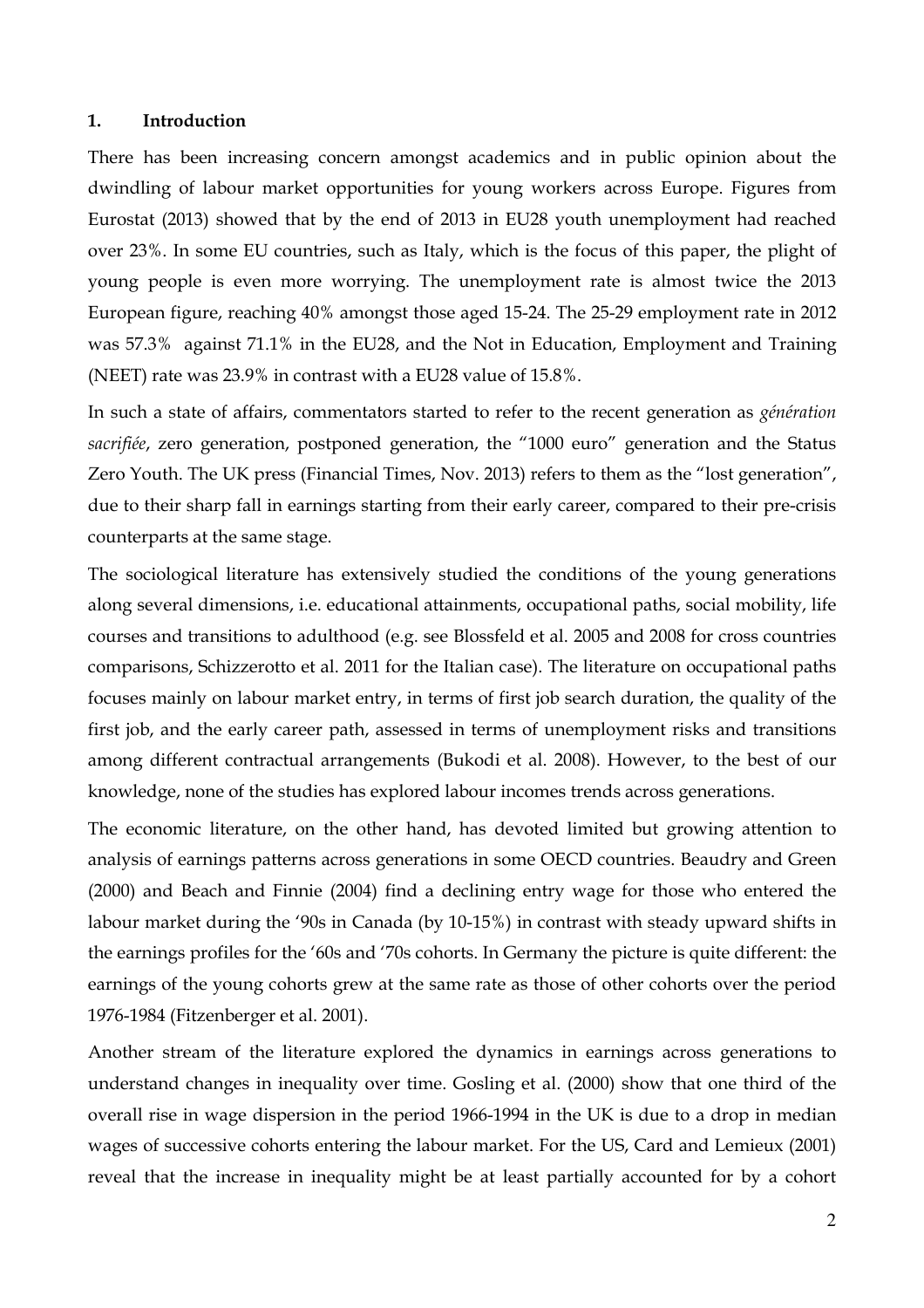effect: over the period 1956-1995 wage skill premia increased, but substantially more for men in their early thirties (it doubled) than for older men.

As for Italy, Rosolia and Torrini (2007 and 2013) offer preliminary evidence on the deterioration of entry wages over the '90s compared to older generations. Using administrative data, they find that younger generations experience a permanent loss in their working life earnings due to a lower entry wage, which is not offset by a faster career.<sup>1</sup>

The main contribution to the literature offered by our paper is to show that in Italy the deterioration of the earnings dynamics in the early phase of the career has not been homogenous across skill levels. The previous literature either finds no significant heterogeneity among differently skilled workers or simply fails to investigate the heterogeneity across skills. In Germany the wages of young workers with intermediate education levels deteriorated slightly compared to those of both high and low educational levels (Fitzenberger et al. 2001). In the US a loss of earnings power among younger non-college educated workers – compared to their previous counterparts – is documented by Mishel (2012), while in Canada no differences in the earnings patterns of upper secondary and tertiary educated workers emerged (Beadry and Green 2000).<sup>2</sup>

We make use of a very rich panel dataset, AD-SILC, recently built merging information from the Italian sample of the Survey on Income and Living Condition (IT-SILC) for 2005 with information collected from administrative archives managed by the Italian Social Security Institute (INPS). This dataset enables reconstruction of the whole working history of the individuals observed in the IT-SILC sample and allows us to gather information on a wide set of individual characteristics and in particular education, known to be one of the main determinants of earnings.

We estimate the earnings-experience profiles at the beginning of the workers' careers in Italy over the period 1980-2009 for individuals belonging to 3 different birth cohorts: 1965-1969, 1970-1974 and 1975-1979. We follow their working careers from the year of labour market entry to their 6<sup>th</sup> year of labour market experience. We then observe the individual earnings path in the period 1980-2009, up to the beginning of the current deep economic recession. $^3$ 

l

<sup>&</sup>lt;sup>1</sup> They use data from the Italian Social Security Institute (INPS) or Bank of Italy (SHIW). The 2013 paper is an updated version of the 2007 paper with data up to 2010.

 $2^2$  As for Italy, Rosolia and Torrini (2007 and 2013) data do not record individual education. They imperfectly proxy the educational attainment using the observed labour market entry age (considering only those who entered at 21-22 and 25-26) and find a widening wage gap between younger and older workers for all groups of workers, irrespectively of their labour market entry age.

<sup>3</sup> Our findings do not change when the time period is restricted to 1980-2007, i.e. before the beginning of the current crisis.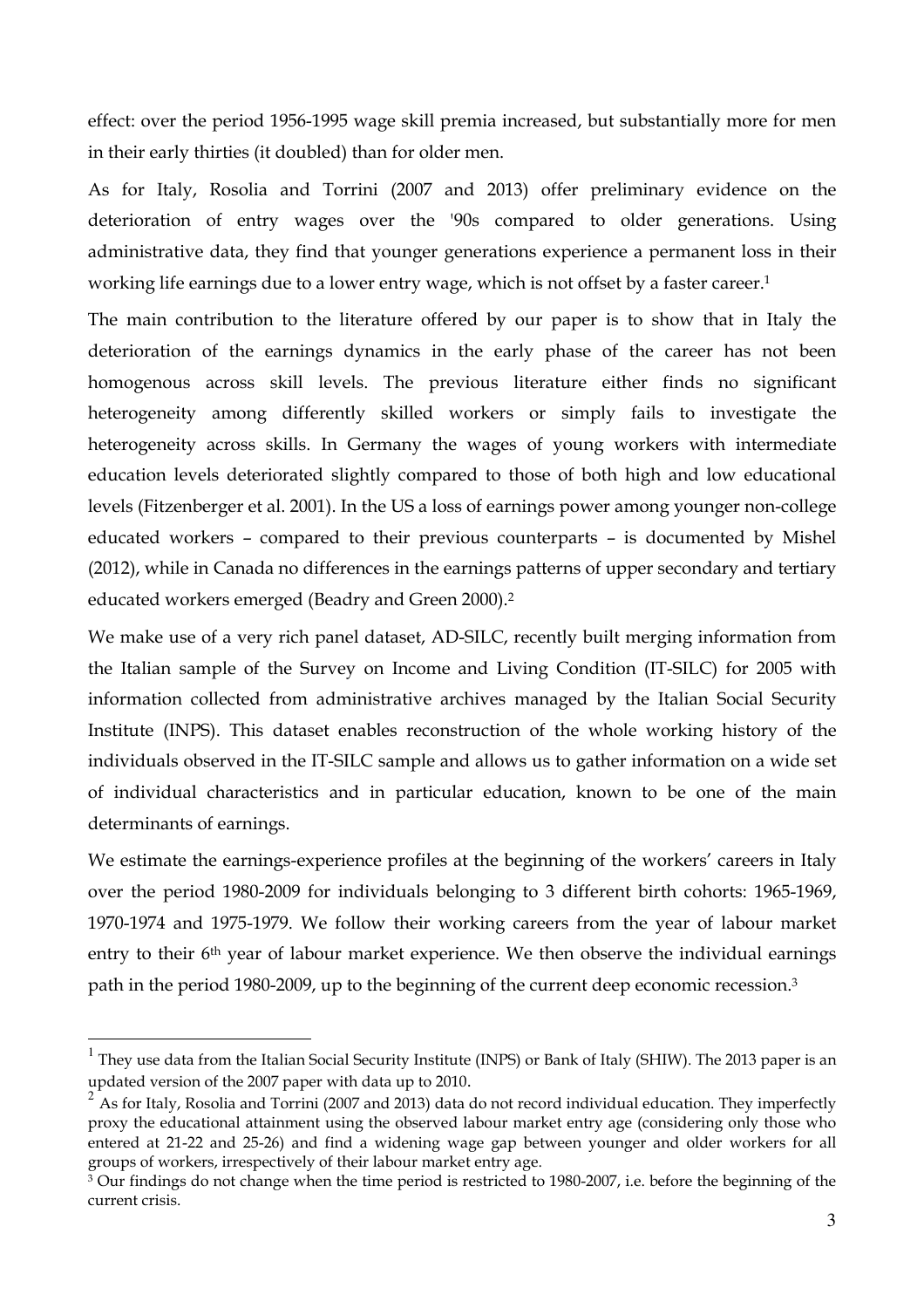We estimate a simple model to identify the components of annual earnings dynamics that are cohort specific and experience specific, while controlling for workers characteristics (e.g. gender, education, region of work) and for business cycle (proxied by GDP growth and regional unemployment rates). In this way we obtain an estimate of the average wage profile in the first six years of their career for workers belonging to different cohorts.

We use two different measures of skills. First, we take into account educational levels. Second, we perform unconditional quantile regressions: unskilled, median skilled and skilled workers are identified as those individuals belonging, respectively, to the  $10<sup>th</sup>$ , 50<sup>th</sup> and 90<sup>th</sup> percentile of the unconditional earnings distribution.

Our study highlights a deterioration of the earnings dynamics in the early phase of the career for the most recent cohorts compared to the older ones, and it reveals that the high skilled workers are particularly penalized.

More in detail, the OLS estimates by educational levels show that the cumulative earnings difference between the youngest and the oldest cohort of tertiary graduates in the first six years of their working life amounts to around  $\epsilon$  35,500. These differences are lower for upper secondary educated workers, accounting for  $\in 16,600$ , and are much more limited ( $\in 2,800$ ) for those with at most a lower secondary degree. Interestingly, we obtain very similar findings when using unconditional quantile regressions as proxy for skills.

Unlike previous studies for Italy and for other countries, and in contrast with the expectations suggested by the skill-biased literature (Katz and Autor 1999), our results show, surprisingly, that the Italian "best of youth", i.e. the best workers of the most recent cohorts (the high skilled), have suffered, compared to the previous cohorts, an earnings penalty much heavier than experienced by the unskilled workers. From a policy point of view, this is even more surprising considering that since the Lisbon Summit of 2000 the European Employment Strategy repeatedly focused on the very ambitious goal of becoming the most dynamic knowledge-based economy, stressing the importance of human capital accumulation and innovation. Our findings suggest this is not the case for the most recent cohorts of graduates entering the labour market.

The paper is organized as follows. Section 2 outlines the main trends and institutional changes that have characterized the Italian labour market since the '80s. In section 3 the characteristics and the main pros of the AD-SILC dataset are discussed and the empirical strategy is presented in section 4. Section 5 includes the main results of the empirical analyses: descriptive evidence (section 5.1); OLS estimates of the baseline model (section 5.2); alternative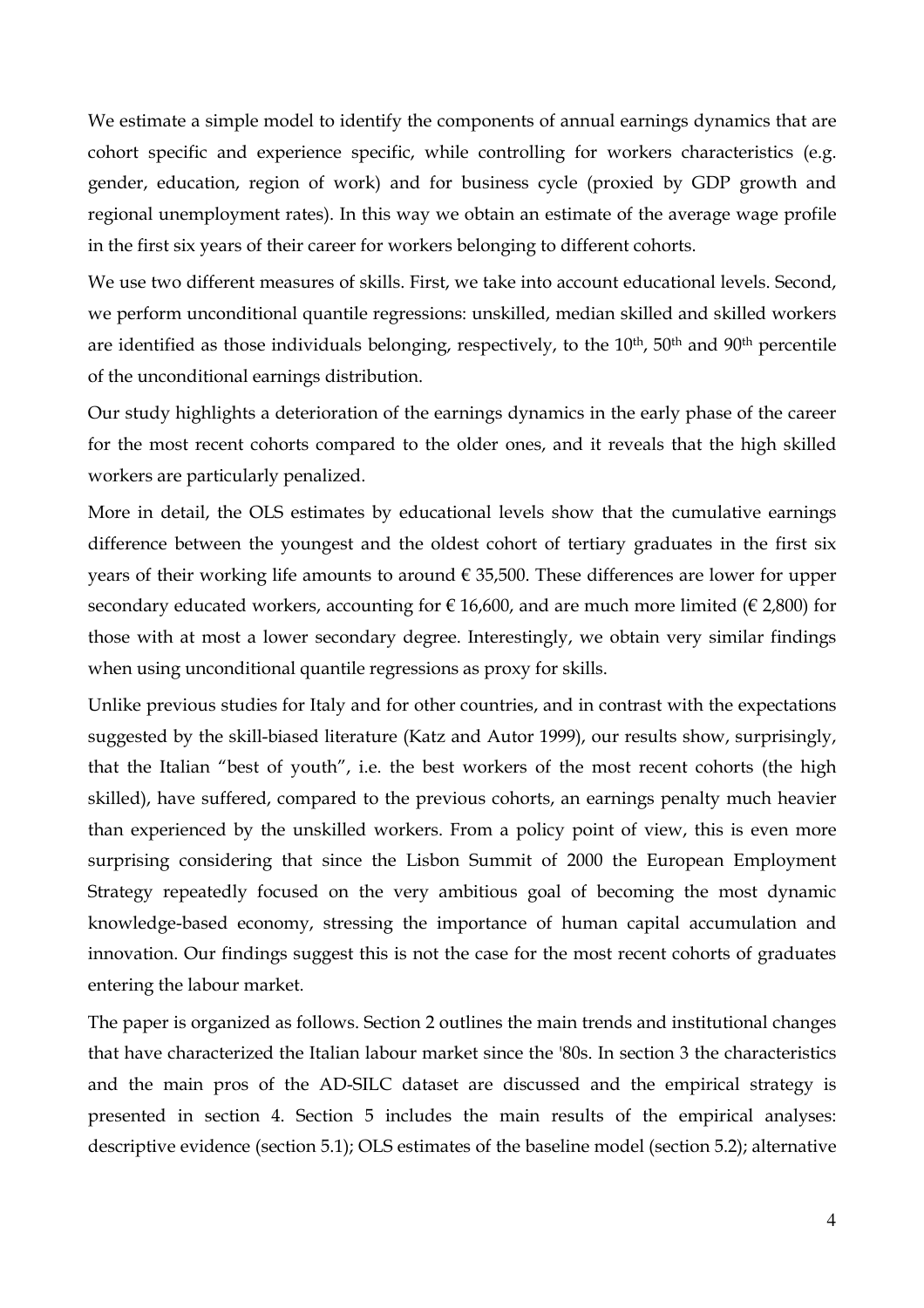OLS specifications (section 5.3); unconditional quantile regressions (section 5.4). Finally, section 6 concludes with some remarks on possible determinants of the patterns observed.

#### **2. The Italian framework**

l

As pointed out in the introduction, Eurostat data suggest that the prospects of young generations seem to be very worrying as far as Italy is concerned. It is important to note that the low youth employment rates cannot be attributed to high university enrolment rates: Italy is in fact characterized by the highest share of NEET in the EU (after Greece and Bulgaria). In addition, even though the share of the young population enrolled in tertiary education in Italy is no higher than the EU average, Italians start work relatively later: the majority start work at the age of 23, while in most of the other countries the usual entry age is 20 (Eurostat 2009).<sup>4</sup>

Italy has also been characterized by an almost flat trend in mean real earnings associated with very slow productivity growth rates.<sup>5</sup> On average, private employees' real earnings remained substantially constant since 1995, after a steady increase during the '80s and a sudden decline due to the 1992-1993 economic downturn (Raitano 2012). Moreover, analysing the earnings patterns in Italy over the last decades, two main set of institutional changes need to be taken into account.

First, in order to stop the wage-price spiral, the automatic indexation mechanism (the *scala mobile*) was weakened in 1984 and finally abolished in 1992. Subsequently, a new agreement among the social partners on wage bargaining (the 23rd of July 1993 Protocol) established that the renewal of national collective contracts had to refer to the programmed inflation rate rather than to the expected inflation rate.

Second, since 1997 the Italian labour market has been characterized by a series of institutional changes.<sup>6</sup> After the occupational crisis of the early '90s, a series of reforms (the main ones phased in 1997, 2001, 2003) has been put forward with the aim of reducing labour market rigidity, often considered one of the main causes of the high unemployment rates (OECD 1994). These reforms introduced several new types of flexible contractual arrangements, thus increasing the probability to hire employees through fixed-term and atypical arrangements. The process of labour market deregulation has been defined "partial and targeted" (Esping

<sup>4</sup> Although educational attainments have increased in Italy over the last few decades, the share of tertiary graduated among the workers aged 25-64 is currently still much lower than the EU28 average (19.4% versus 34%; Eurostat data) while the share of those having at most a lower secondary degree is much higher (34.2% as against 21.7%).

<sup>5</sup> As reported by the OECD, in Italy the average annual labour productivity growth rate amounted to 0.2% in the period 1997-2008 (0.9% in the Euro area), while it amounted to 2.0% in the period 1986-1996 in Italy.

<sup>6</sup> For a detailed description of the Italian labour market reforms see Berton et al. (2012).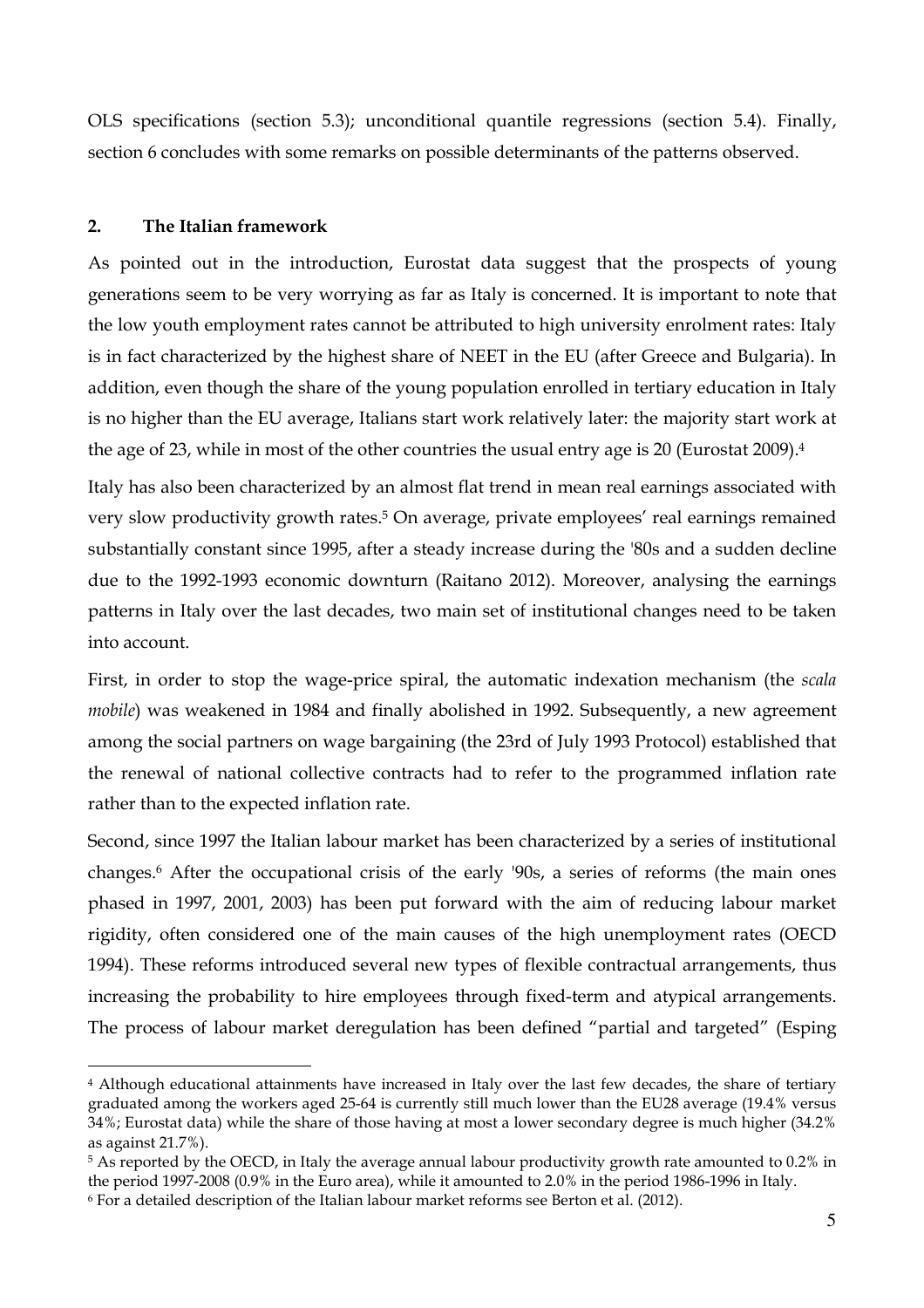Andersen and Regini 2000), as the new flexible arrangements mostly applied to new entrants in the labour market (Blanchard and Landier 2002). As argued by Barbieri and Scherer (2009), labour market flexibilization engendered negative consequences for the young generations, in terms of both employment stability and welfare guarantees.

### **3. Dataset**

l

Analysis of earnings trends across cohorts requires the use of long panel dataset. The evolution of the earnings distribution in Italy has been studied mainly using microdata provided by the Survey on Household Income and Wealth (SHIW), which has been carried out every two years by the Bank of Italy since the '70s and contains a very small panel component (Brandolini et al. 2001). The time span covered by similar surveys at the EU level is instead limited. At present, the ECHP covers the period 1994-2001 and the EU-SILC refers to the period 2004-2011.

Actually, a great deal of longitudinal data are collected into the administrative archives managed by the Italian National Social Security Institute (INPS), which record gross earnings and the number of related working weeks for each working episode in each year. However, these archives record only the information needed for administrative purposes. In particular, the INPS data – used by Rosolia and Torrini (2007 and 2013) – do not record individuals' education, which is, of course, a crucial determinant of earnings.

This limitation has recently been overcome merging the IT-SILC 2005 sample (i.e. the Italian version of EU-SILC 2005, carried out by ISTAT), that reports the value at 2005 of dozens of individuals' characteristics, with the administrative records on individual working histories from labour market entry up to 2009. Therefore, this new retrospective panel dataset – called AD-SILC – is the first source that allows following individual working histories since the past decades for a large sample of Italian workers.

On the one hand, with the administrative sources it is possible to reconstruct for each individual the time of labour market entry, the effective labour market experience and annual earnings, and other important covariates such as the region of work, gender, age and information on contractual arrangement (i.e. part-time versus full-time).<sup>7</sup> On the other hand, through matching with the survey data we can add information on educational attainment using three dummy variables indicating the highest degree achieved: at most lower secondary (ISCED 1-2), upper secondary (ISCED 3) and tertiary or post-secondary (ISCED 4-6).

<sup>7</sup> Information on fixed-term contracts has only been available since 1998. Employers' characteristics (e.g. firm's size and sector) have been recorded since 1987 only.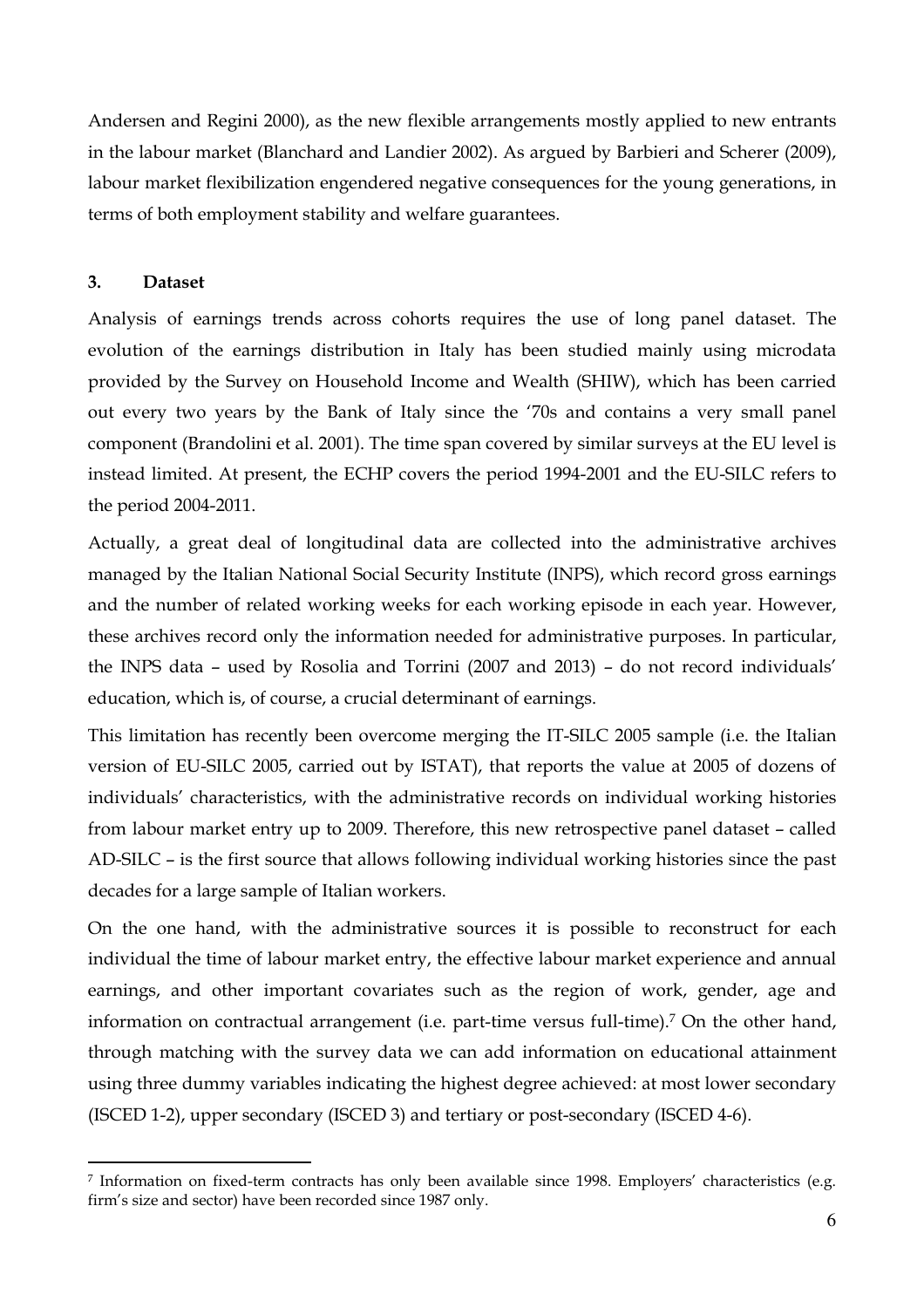We use AD-SILC data to assess the evolution of the earnings patterns in the beginning phase of working careers. More in detail, we group individuals according to their birth year in 3 cohorts – 1965-1969 , 1970-1974 and 1975-1979 – and we follow their working careers from labour market entry year up to the end of their 6<sup>th</sup> year of labour market experience.<sup>8</sup> We then observe the individual earnings paths in the period 1980-2009.

Our main variable of interest is earnings from private employment.<sup>9</sup> More in detail, we analyze the trend of private employees' annual real gross earnings in Euros (annual earnings have been converted to 2010 constant prices using the consumer price index).<sup>10</sup> The reason why we restrict our attention to private employee's earnings is twofold: i) self-employed incomes are plagued by huge problems of underreporting and truncation in the administrative archives; ii) earnings of public employees, parasubordinate workers and professionals have been available only since 1996.

Hence, the final sample comprises 35,904 observations concerning 7,504 private employees born in the period 1965-1979.

#### **4. Empirical strategy**

l

We begin with an accurate analysis of the descriptive evidence (section 6.1), and proceed by means of two methodologies: i) estimating mean earnings profiles through OLS regressions (sections 6.2 and 6.3); ii) estimating the trends at different points in the earnings distribution using unconditional quantile regressions (section 6.4).

The results are presented mainly through figures, which more effectively summarize the descriptive and estimated trends in the first 6 years of the working career. Furthermore, the tables show the values at entry and the sixth year of working career together with some related summary measures of the earnings differences across cohorts.<sup>11</sup>

<sup>8</sup> We identify the entry year as the first year with a working episode lasting at least 13 weeks and an age no lower than 15. Moreover, we drop from the sample those aged over 30 in the entry year. Note that we exclude from our sample immigrants because the retrospective panel AD-SILC under-represents immigrants in the past decades. Furthermore, we lack information on job search duration before the first job.

<sup>9</sup> Therefore, records concerning periods spent as public employees, self-employed or parasubordinates (i.e. individuals formally acting as self-employed but usually working as substitutes of employees) have been used only to measure the total labour market experience of those working as private employees.

<sup>&</sup>lt;sup>10</sup> In order to reduce the impact of outliers we dropped from the sample, in each year, the top and bottom 1% of the earnings distribution.

<sup>&</sup>lt;sup>11</sup> When we explore trends in annual earnings we exclude the first year of experience because workers may start at different times of the year and so their yearly earnings cannot be comparable with yearly earnings in the following years. Hence, we consider as the starting year the second year of labour market experience. This does not apply to weekly wages, for which we also can consider the entry year.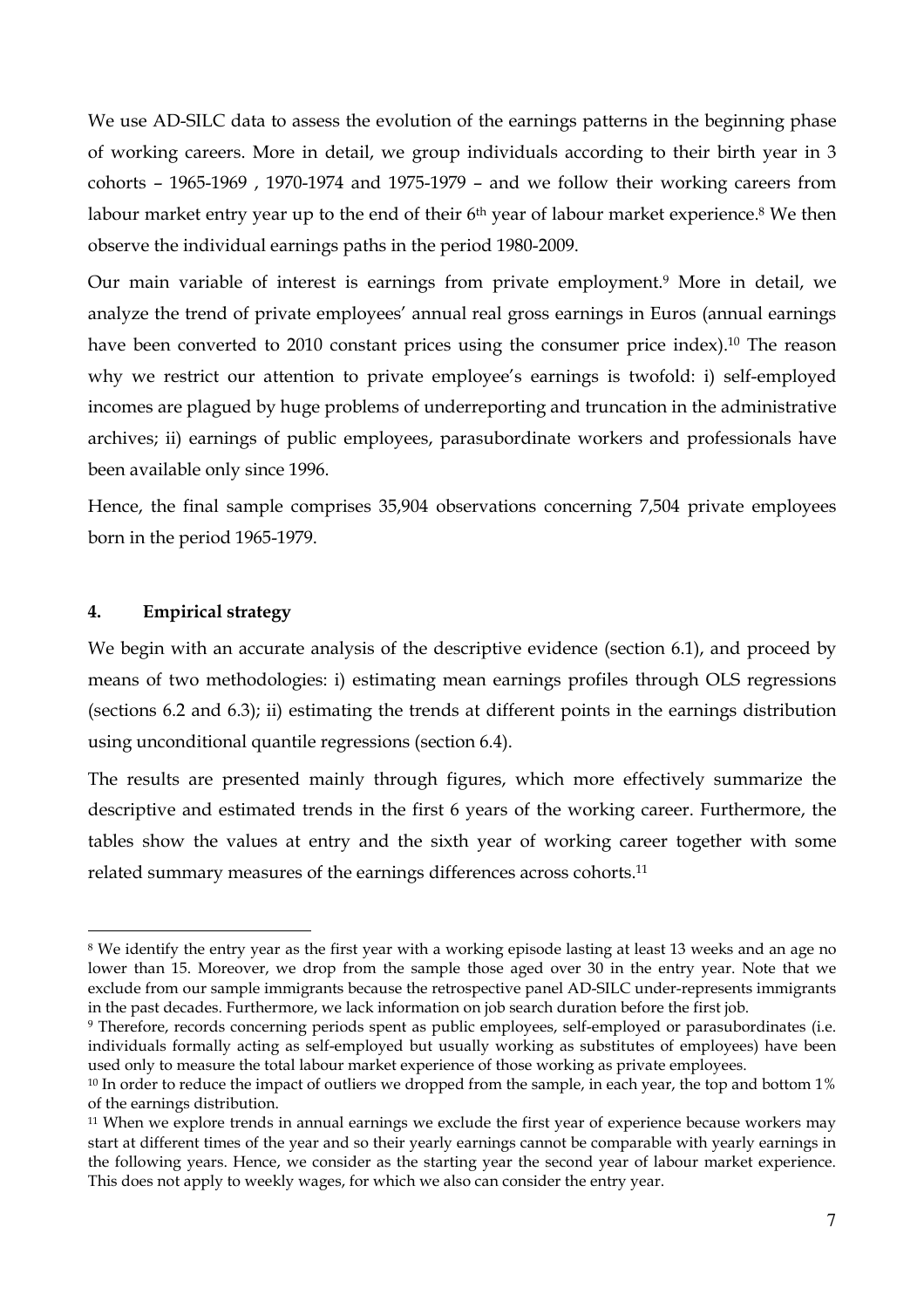The descriptive evidence refers to sample means of the gross annual earnings of private employees computed – separately for the three cohorts – in the six working years following the entry year, also distinguishing workers according to their level of education.

However, descriptive plots should be taken with caution for two main reasons. First, they do not take into account change in the labour force composition over time, e.g. change in individual characteristics such as increase in educational attainment and female participation. Second, they do not account for business cycle effects on the patterns characterizing different cohorts at different seniorities (i.e. years of experience) in the labour market. Thus, in the second step of our empirical analysis, we move to estimate, through OLS, average earnings profiles to take into account both individual observed heterogeneity and business cycle.

In order to estimate mean earnings dynamics, our baseline model is as follows:

$$
w_{ijt} = \beta_j * \text{Cohort}_j + \gamma_j * \text{ Experience}_{ijt} * \text{Cohort}_j + \delta_j * \text{ Experience}_{ijt} \wedge 2 * \text{Cohort}_j
$$
  
+  $\eta_j * \text{ Experience}_{ijt} \wedge 3 * \text{Cohort}_j + X_{ijt}^{\dagger} \gamma + \varepsilon_{ijt}$  (1)

where  $w_{\text{t}}$  stands for our dependent variables, individual annual (log) earnings (where *i* is the individual, *j* the birth cohort and *t* the year). The time earning dynamics is captured using for each cohort an intercept for the entry level and a trend for the first six years of career. Hence we include as covariates the three birth cohort dummies, to allow for different intercepts, and the interaction terms between the three cohort dummies and the labour market experience (see equation 1). In order to capture possible non-linearities we make use of the third degree polynomial in labour market experience. Therefore, estimated mean earnings along the first six years of the working life are computed for each cohort adding the predicted value of the third grade polynomial to the cohort specific  $\beta_i$  coefficient.

A wide set of control variables *Xit* is included: individual characteristics – gender, education and work region dummies – and proxies of the business cycle, i.e. the GDP real growth rate in the previous year and the current regional (NUTS-2) unemployment rates, both included through a third-order polynomial.

We also investigate whether the results are affected by unemployment spells during the year by running OLS regressions using as dependent variable the logarithm of weekly wages (computed dividing annual private employment earnings by the number of weeks worked as a private employee during the year) and including among the covariates a dummy variable for part-time jobs, which has been proved to affect unemployment risks (Booth et al. 2002).

As a further robustness check, we change our baseline model considering as dependent variable the ratio between the individual annual gross earnings and the mean annual earnings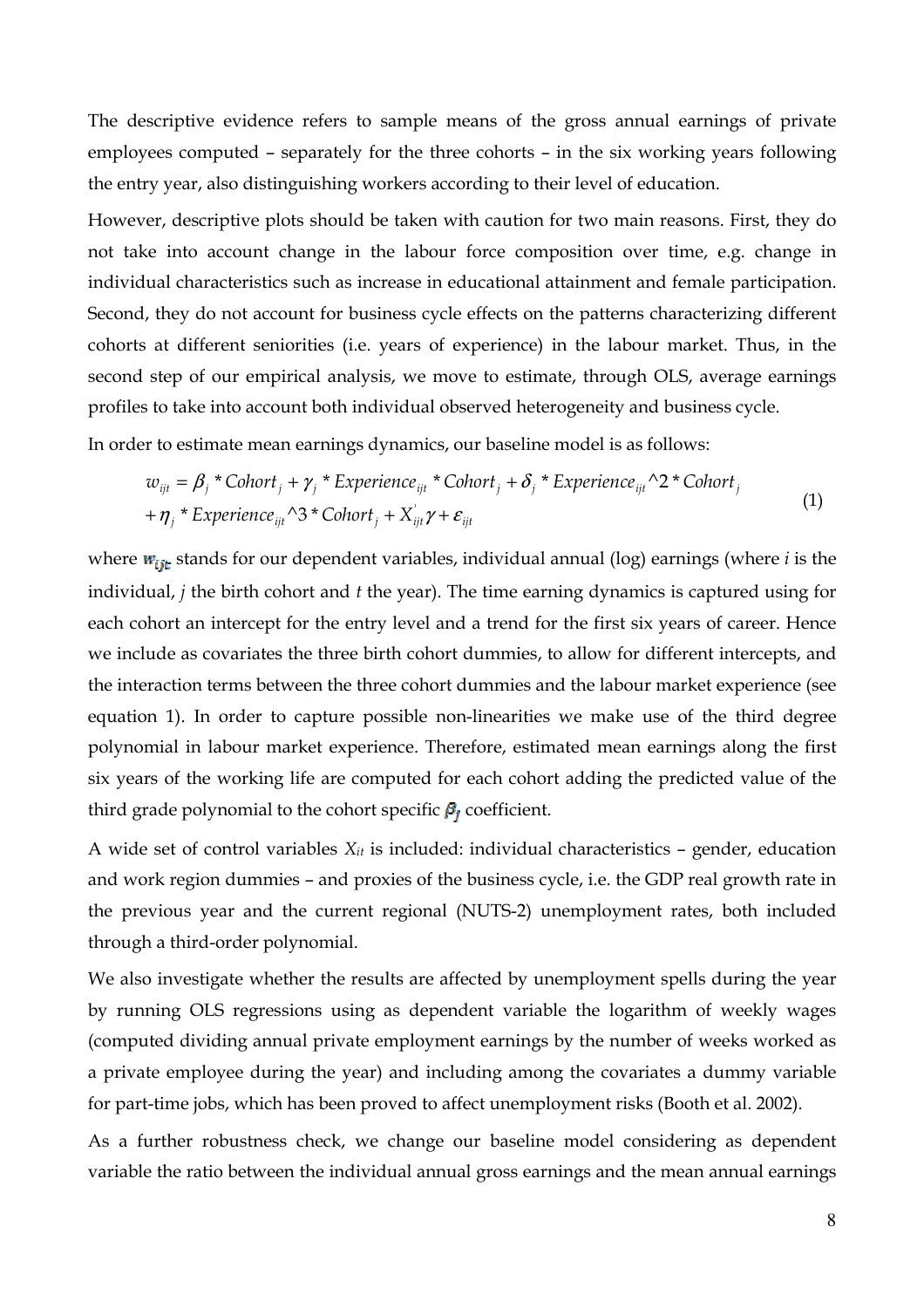of prime-age private employees (i.e. those aged 35-44 in the full AD-SILC sample), with the aim of further depurating patterns specific to the first phase of the career from trends common to all private employees. Moreover, we investigate trends by gender and parental background. One of the main original contributions offered by the paper consists in carrying out our analysis by education level. An alternative way of capturing possible heterogeneity in skills is to estimate unconditional quantile regressions, as proposed by Firpo et al. (2009). By using this methodology it is possible to estimate a given percentile of an unconditional distribution of earnings applying the same specification used with OLS for average wages. The goal of this step is, therefore, to endow the analysis by skills with robustness.

More specifically, the basic idea behind the unconditional quantile regressions is to estimate a linear regression where the dependent variable *Y* is replaced by the Recentered Influence Function (RIF) of the distributional parameter  $\nu$ ,  $RIF(y;\nu)$ . The RIF is obtained by adding the distributional parameter concerned to the influence function  $IF(y; v)$ .<sup>12</sup> A useful property of the *RIF* ( $y$ ; $v$ ) is that its expected value is the statistic of interest. Hence, applying the law of iterated expectations, it is possible to write:

$$
\mathbf{v} = E[RIF(Y; \mathbf{v})] = E_X \{ E[RIF(Y; \mathbf{v}) | X] \}
$$
\n(2)

In its simplest form, the conditional expectation of the  $RIF(y;v)$  can be written as a linear function of the covariates, yielding the RIF regression (Firpo et al 2009):

$$
E[RIF(Y;V)|X] = X\gamma^{V}
$$
\n(3)

where the parameters  $\gamma_t^{\nu}$  can be estimated by OLS. The parameter  $\nu$  can be any distributional parameters, such as the Gini index, the variance or the percentiles of the wage distribution. Extension to the percentiles of the wage distribution was proposed by Firpo et al. (2009). In such a way it is possible to write the percentile of distribution as a function of the set of covariates  $(V = E[RIF(Y;V)] = E_X\{E[RIF(Y;V)|X]\}$ , thus isolating the contribution of the variables we are interested in (cohort and labour market experience), as we did for average wages.

It is worth stressing the importance of using unconditional quantile regressions instead of the standard conditional quantile regressions (Koenker and Basset 1978): when using conditional quantile regressions, for instance at the median, the estimates refer to the median of the "error term", whereas by using unconditional median quantile regressions it is possible to recover the

l

 $12$  The influence function (Hampel 1974) is a statistical tool, used to assess the robustness of a distributional statistic to the presence of outliers.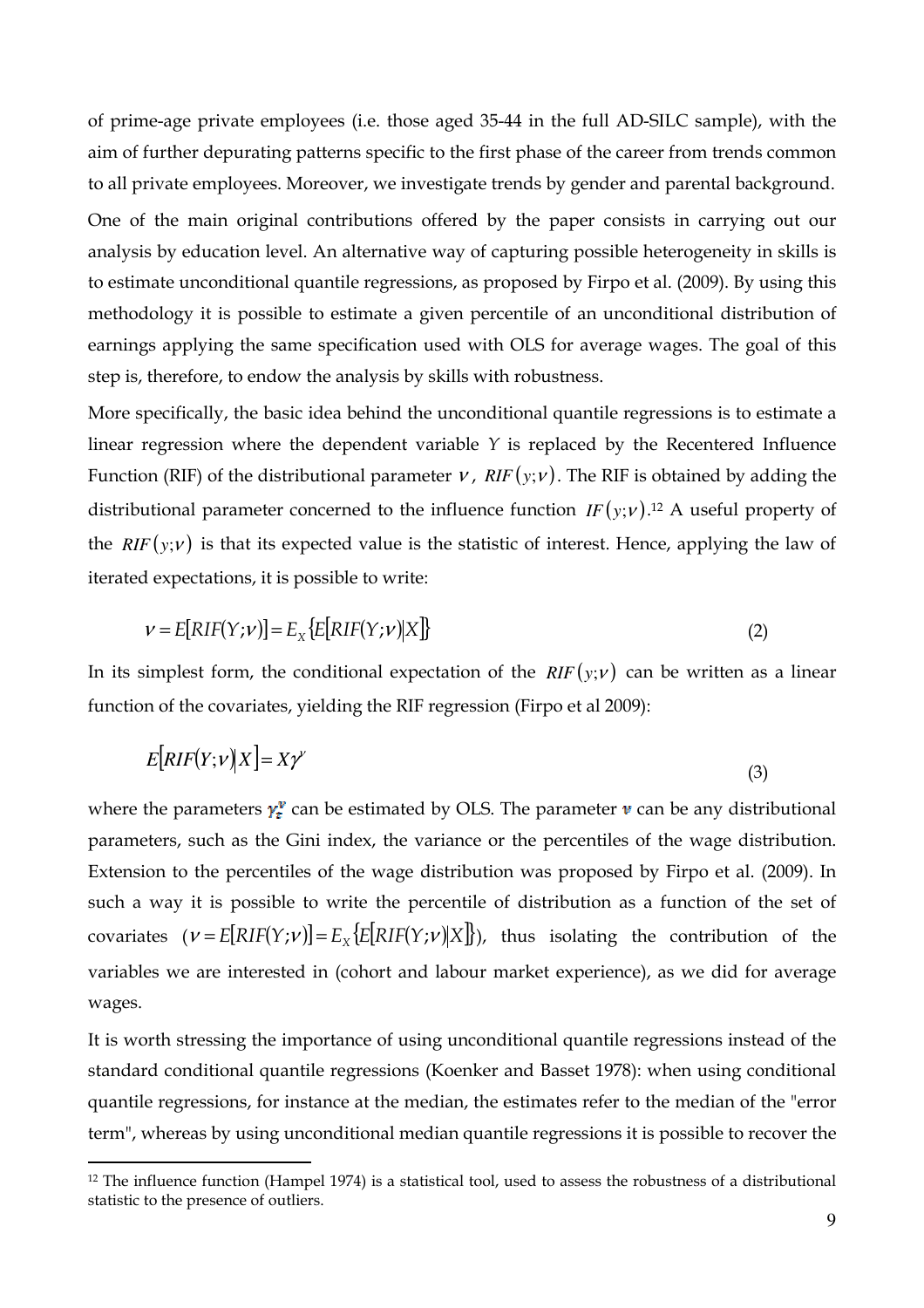impact of the covariates on the median of the unconditional distribution, which is what we are interested in.

From the practical point of view, we estimate by OLS the RIF regressions for the 10<sup>th</sup>, 25<sup>th</sup>, 50<sup>th</sup>, 75th and 90th percentiles of the yearly private employees logarithms of gross annual earnings on the same set of covariates used in the baseline model when estimating average earnings. In this way we can isolate the contribution of the different cohorts and of the labour market experience in the first 6 years of workers' careers.

#### **5. Empirical findings**

#### *5.1 Descriptive Evidence*

This section offers a descriptive picture of the average "raw" earnings experience profiles for the whole sample of individuals and by educational levels. Figure 1A shows for each cohort the entry earning and the experience profile during the first six years of the working career. As mentioned, entry earnings are computed at the second year of experience, since in the first year individuals enter the labour market at different times.

From Figure 1A it clearly emerges that entry earnings and experience profiles have been deteriorating for more recent cohorts in comparison with older ones. At all levels of labour market experience the three cohorts show consistent ordering: the oldest cohort earns more and the youngest cohort earns less. In particular, those born in the period 1975-1979 have entry earnings 5.8% lower than the entry earnings of the 1965-1969 cohort. Interestingly, the gap persists over time, and amounts to 4.2% in the sixth year. Therefore, as also documented by Rosolia and Torrini (2007 and 2013), the youngest Italian cohorts experience a persistent loss in their initial working life earnings, due to a lower entry wage which is not offset by a steeper wage profile.

#### **Figure 1A-1D here**

The picture becomes further worrisome when considering the differences in the generation gaps by educational attainments (Figures 1B-1D). At the level of those attaining at most a lower secondary degree, the differences across cohorts are almost negligible, especially at the end of the observation period (Figure 1B). On the contrary, when considering individuals with upper secondary and tertiary education (Figure 1C and 1D, respectively), the last two cohorts are clearly characterized by the worst entry earnings and experience profiles. With regard to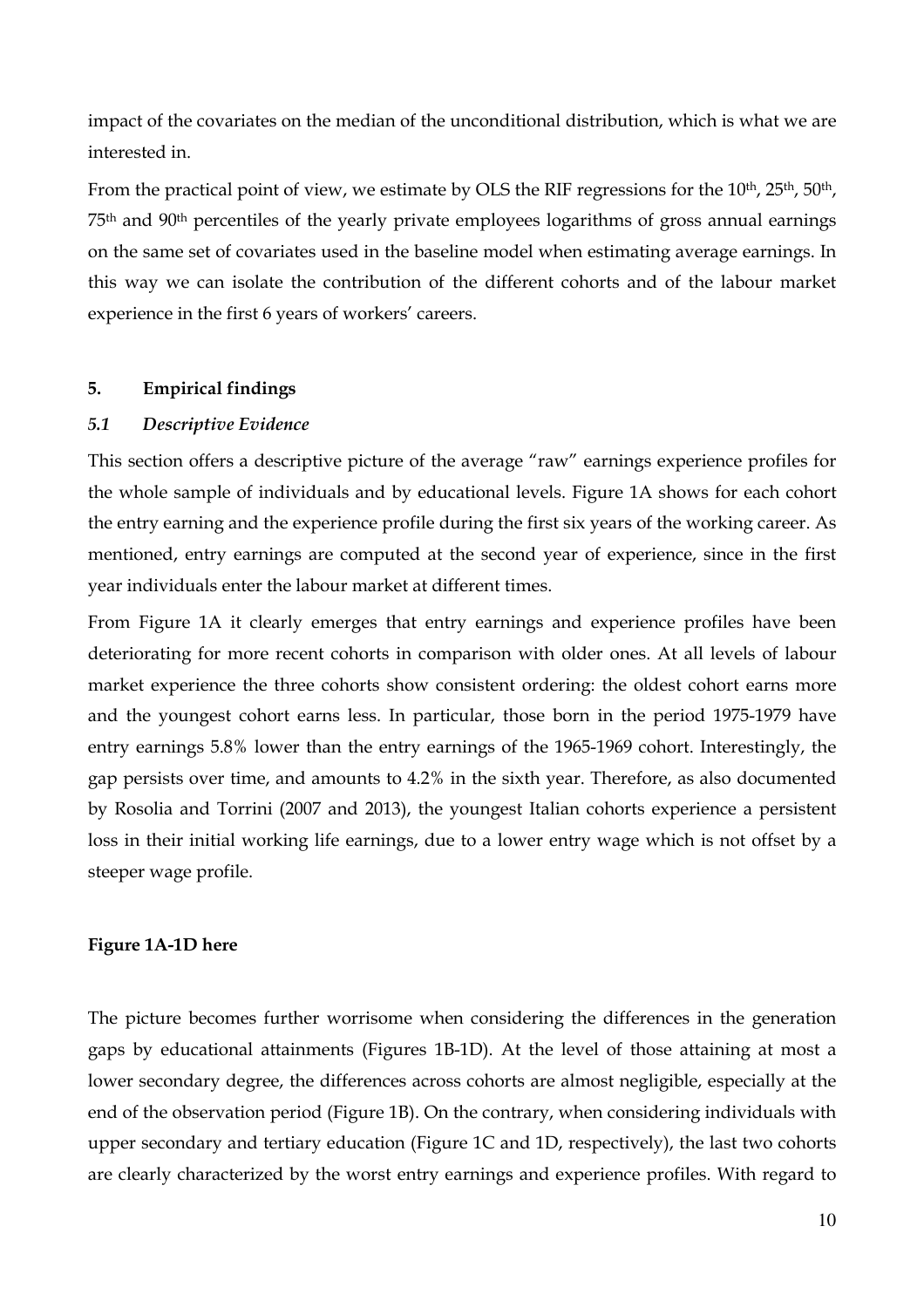the upper secondary educated, the earnings profiles are parallel, but the absolute levels steadily decline across cohorts. As for graduates, the differences between the 1965-1969 cohort and the two following cohorts widen along the first part of the working career. Considering the first six years of experience, the cumulated earnings of the two youngest cohorts are around 13% (17,000 Euros) lower than the earnings of the oldest cohort (Table 1)

#### **Table 1 here**

#### *5.2 OLS estimates*

To control for the changing composition of the labour force and for the business cycle, we resort to a regression framework. Figures 2A-2D show the estimated trends relative only to the cohort and experience variables, obtained using OLS estimates of the baseline model (see equation 1). For the sake of comparison, all the values are expressed relatively to the earnings in the second year of experience of the oldest cohort (1965-1969).

A preliminary look at the graphs confirms the evidence of the descriptive analysis: the youngest generations are worse off, and this is particularly evident among the high skilled. From Figure 2A and Table 2 it emerges that, on controlling for business cycle and individual characteristics, the entry earnings of the youngest cohort (1975-1979) are 11% lower than those of the oldest cohort (1965-1969). The trends across cohorts along the experience profile are then quite similar to those of the entry earnings, the lines being basically parallel to one another, especially for the oldest and the youngest cohort. When we consider the "cumulated" differences across cohorts of the total earnings along the six years of experience, it emerges that the second and third cohorts have lost, respectively,  $\epsilon$  4,866 and  $\epsilon$  8,133 compared to the first one (Table 2). This cumulative difference is substantial, considering, for instance, that the average entry earning for an individual of the youngest cohort is around  $\epsilon$  13,000.

#### **Figures 2A-2D here**

We now focus attention on the predicted trends for individuals with different educational attainments (Figures 2B-2D and Table 2). As for the unskilled workers, i.e. those with at most lower secondary education, the entry earning of the youngest cohort is 6.4% lower than that of the oldest cohort. These differences dwindle along the experience profiles, ending up with very similar earnings at the sixth year of experience. The fact that the curves get closer implies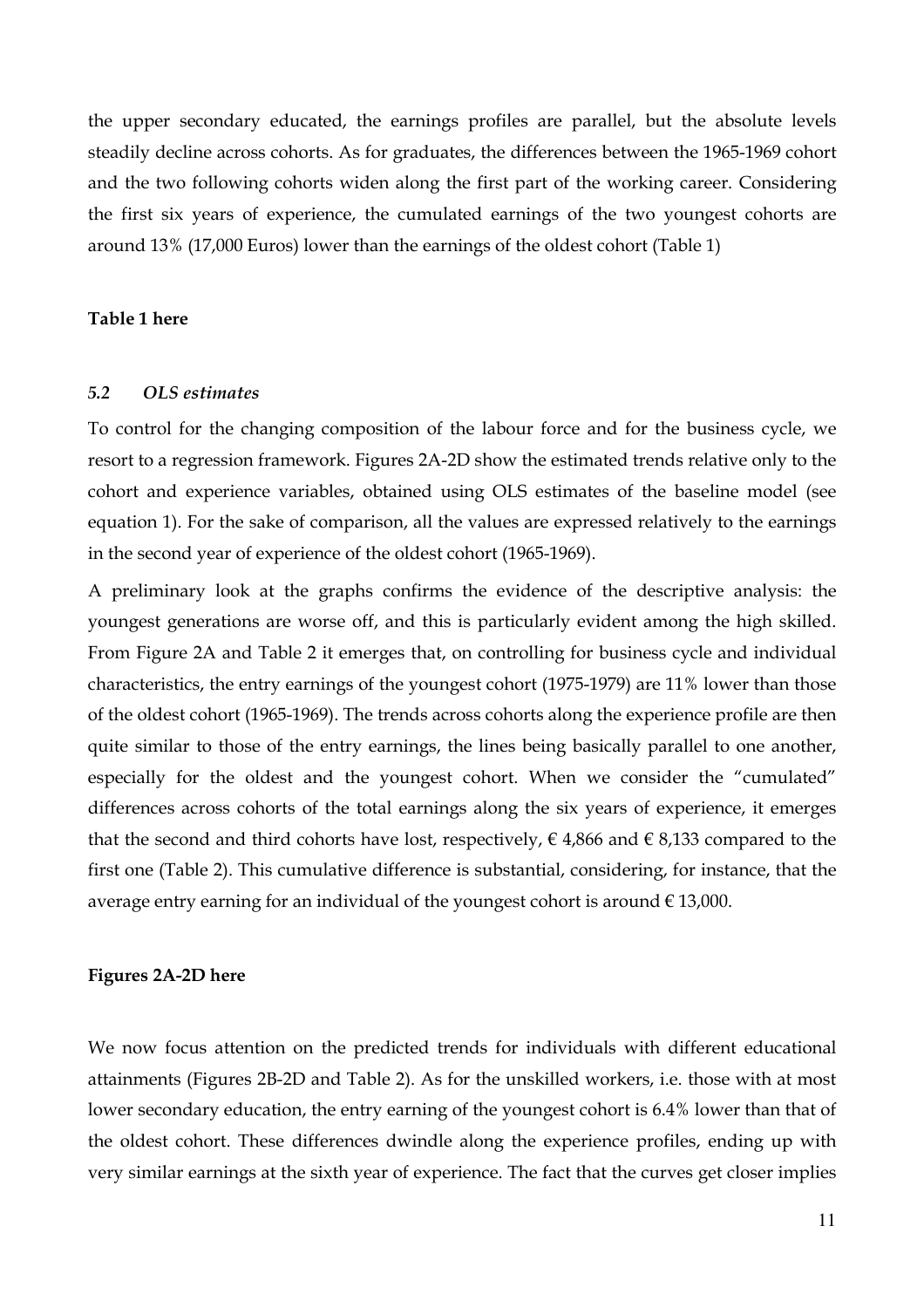that the cumulative differences across cohorts are smaller for unskilled individuals; indeed, the total loss for the second and third cohort amounts to  $\epsilon$  2,076 and  $\epsilon$  2,800, respectively (Table 2).

Figure 2C refers to individuals with upper secondary education. Differences across cohorts are straightforward, with a clear deteriorating trend from the oldest cohort, which displays the highest entry earning and the highest earnings along the experience profile, to the youngest cohort, which shows a 15% lower entry earning and a gap that remains basically constant along the experience profile. The cohort 1970-1974 displays an intermediate position. Such profiles entail substantial cumulative differences with respect to the oldest cohort, respectively amounting to  $\epsilon$  9,100 for the second cohort and to  $\epsilon$  16,743 for the youngest cohort. This is quite striking if we take into account the fact that the entry earnings for an individual with upper secondary education in the youngest cohort come to  $\epsilon$  13,500.

As for tertiary educated individuals, the differences are even wider. Figure 2D and Table 2 reveal that the entry earnings of the youngest cohort is 21% lower than that of the oldest cohort, and that these differences show even greater increase by the end of the experience profile. Interestingly, among tertiary graduates the second cohort profile comes closer to that of the youngest than to the oldest cohort. These significant gaps produce cumulative differences across cohorts that are striking, as the total losses in the first six years of career amount to  $\in$  28,973 for the intermediate cohort and  $\in$  35,534 for the youngest (Table 2). Since the average entry earnings for a graduate in the youngest cohort come to  $\epsilon$  17,750, this means that the cumulated loss in the first part of the working career amounts to twice the entry yearly earnings.

#### **Table 2 here**

l

For additional evidence of the relative decline in the earning-power of skilled workers in the youngest cohorts, we can compute educational wage premia through an OLS regression on both (logs of) annual and weekly earnings, with standard Mincerian controls.<sup>13</sup> Educational wage premia largely decrease for those born in the '70s, especially when annual earnings are considered (Figure 3): indeed, the yearly earnings premia for tertiary graduates decrease from 58.1% for the oldest cohort to 35.9% for the youngest.

<sup>&</sup>lt;sup>13</sup> The control variables are: gender, a third order polynomial on labour market experience, the three dummies on education (at most lower secondary is the omitted category) and year and region of work dummies. Consistently, Naticchioni et al. (2010), using a different dataset, show falling education wage premia for Italy through both OLS and conditional quantile regressions.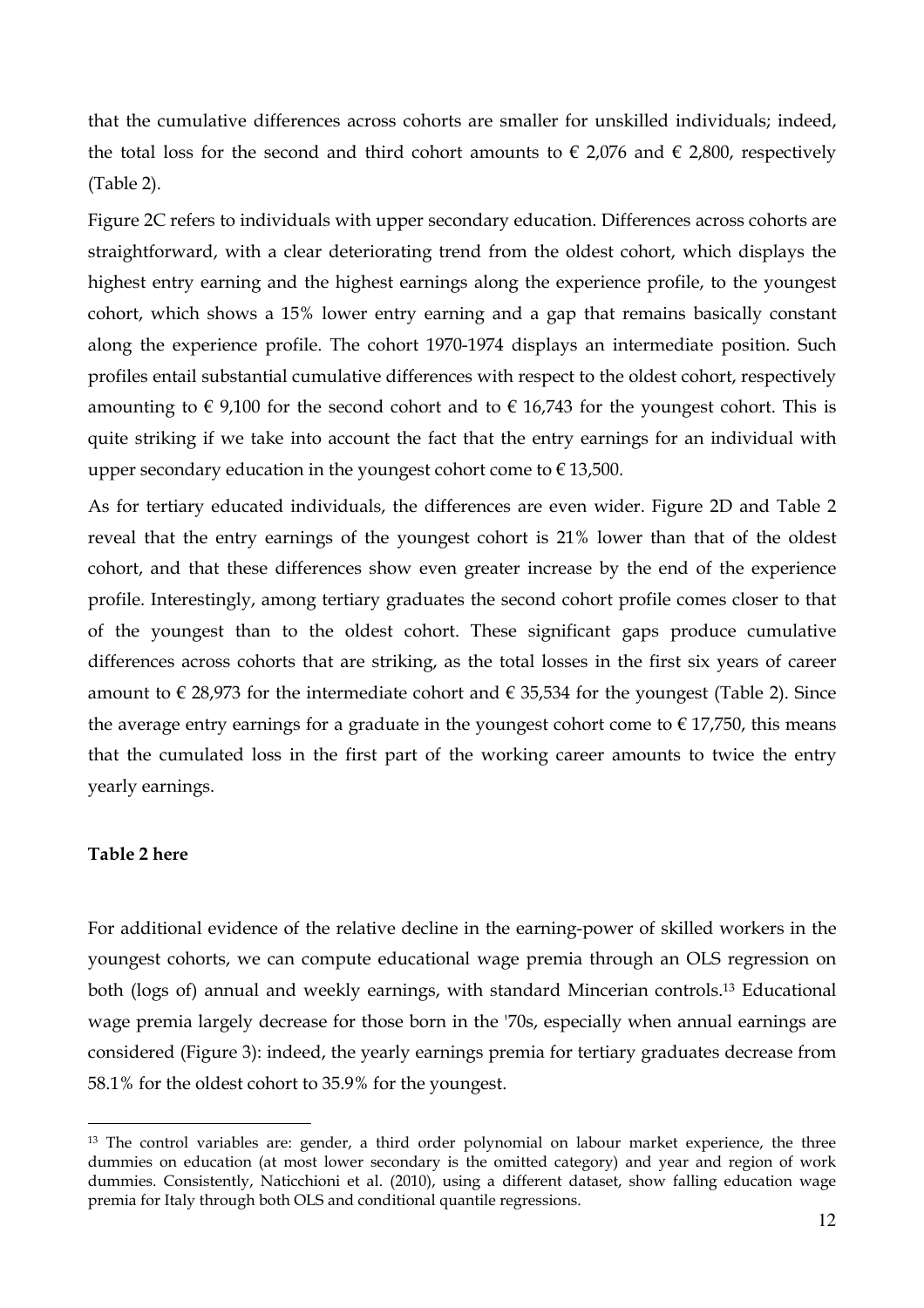#### **Figure 3 here**

l

#### *5.3 Further specifications*

For preliminary robustness verification we make use of the weekly gross real wages instead of the yearly gross real earnings. This is important since penalties in yearly earnings for the younger cohorts might depend on different degrees of labour market attachment, in terms of both weeks worked per year and hours worked per week. In turn, labour market attachment might depend on labour markets reforms that have mostly affected the youngest cohorts in our data. To address this issue we simply use as dependent variable the weekly wage (computed dividing the annual earnings by the weeks worked) instead of the yearly earnings. We include among the regressors a dummy for part-timers (hours worked per week are not available in the AD-SILC dataset; thus it is not possible to compute hourly wages).

Figure 4A shows the career profile for different cohorts. The results are basically confirmed: younger cohorts have lower entry wages and the differences remain basically constant along the first years of career. A point to note is that the penalty for the cohorts born in the '70s is lower when observing weekly wages than when using yearly earnings (respectively, 6.1% versus 11.2% at the entry, 7.0% versus 7.7% in the sixth year; see Tables 2 and 3). This suggests that part of the results obtained for yearly earnings are due to differences in attachment to the labour market of different cohorts.<sup>14</sup> In any case, a substantial penalty is still there.

When we split the sample according to education level (Figures 4B-4D and Table 3), it emerges that the entry wage penalty for the youngest cohort is still substantial, and slightly increasing over education levels, ranging from 7.8% for workers with at most a lower secondary degree, to 10.9% and 10.7% for workers with upper secondary and tertiary education, respectively. By contrast, the differences observed in the last year (the sixth) grow considerably with education level. For unskilled workers the drop of the youngest cohort compared to the oldest one in the final year amounts to 4.1%, while for workers with upper secondary and tertiary education the drop increases substantially up to around 9.5%, even if it is lower than the gap estimated using yearly earnings as dependent variable (see Tables 2 and 3).

This evidence suggests that the deterioration for the youngest cohorts of tertiary graduates does not occur along the remuneration dimension alone, but also in attachment to the labour market, in terms of weeks worked per year and hours worked per week. Indeed, our data

<sup>&</sup>lt;sup>14</sup> This evidence is consistent with the findings of the literature on the effect of labour market deregulation in Italy, showing that the young generations who entered the labour market since the mid-'90s are more likely to have been employed on atypical and intermittent contractual arrangements. See, among others, Barbieri and Scherer (2009), Berton et al. (2012).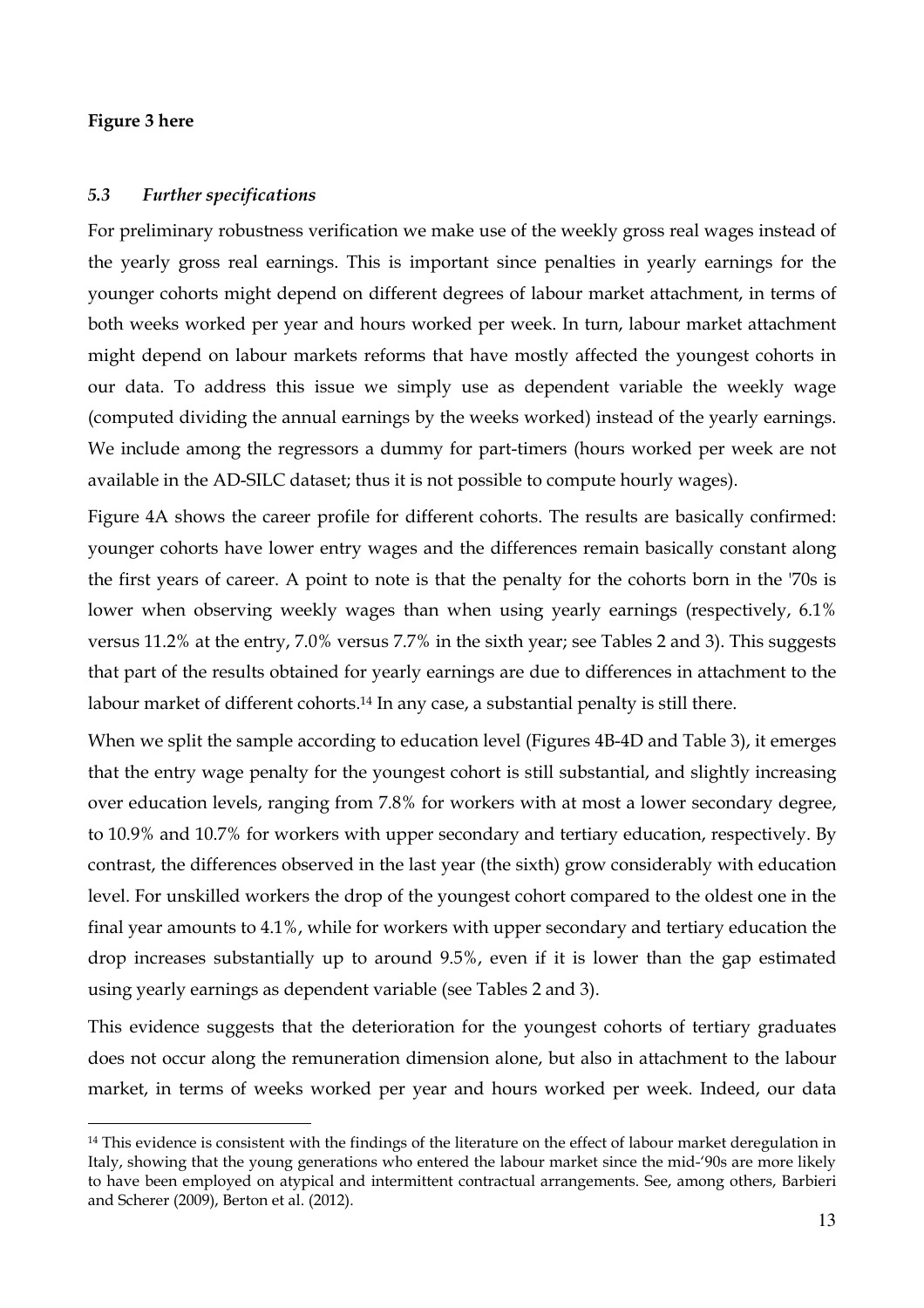show that the average working weeks per year of tertiary graduates decreased from 49.9 for those belonging to the oldest cohort to 47.6 and 47.0 for those belonging to the cohorts 1970- 1974 and 1975-1979, respectively.

#### **Figures 4A-4D here**

#### **Table 3 here**

However, a possible limitation to our estimates is that the trends observed could be associated not only with young individuals but with all workers in different cohorts. Basically, it would mean that our specification is not effective in fully controlling for the business cycle, even if it includes GDP growth and regional unemployment polynomials. To respond to this possible critique we derive a new dependent variable, computed as the ratio between the annual gross earnings of young individuals divided by the annual gross earnings of prime-age workers, aged 35-44. In this way we are sure to cancel out all issues related to business cycles, since the new dependent variable is a ratio and the business cycle hits numerator and denominator at the same time.

Also using this "relative earnings" variable our findings are confirmed (Table 4). For all individuals, the entry "relative" earning penalty for the youngest cohort comes to 6.1%. Furthermore, it is increasing along the education levels, amounting to 4.3% for at most lower secondary educated, 6.7% for upper secondary educated workers and 8.7% for tertiary graduated workers. Differences are also persistent along the first six years of the career, becoming particularly notable for workers with tertiary education. Thus the similarities of the results obtained through the baseline specification and the regression on relative earnings between young and prime-age workers clearly confirm that the baseline specification controls appropriately for the business cycle.

#### **Table 4 here**

We also carry out two further specifications in which we investigate differences across cohorts by gender and by parental background for the whole sample (controlling for their education; Table 5).

The gender breakdown confirms that both young males and females are affected by the deterioration in earnings across cohorts. A significant point here is that males suffer a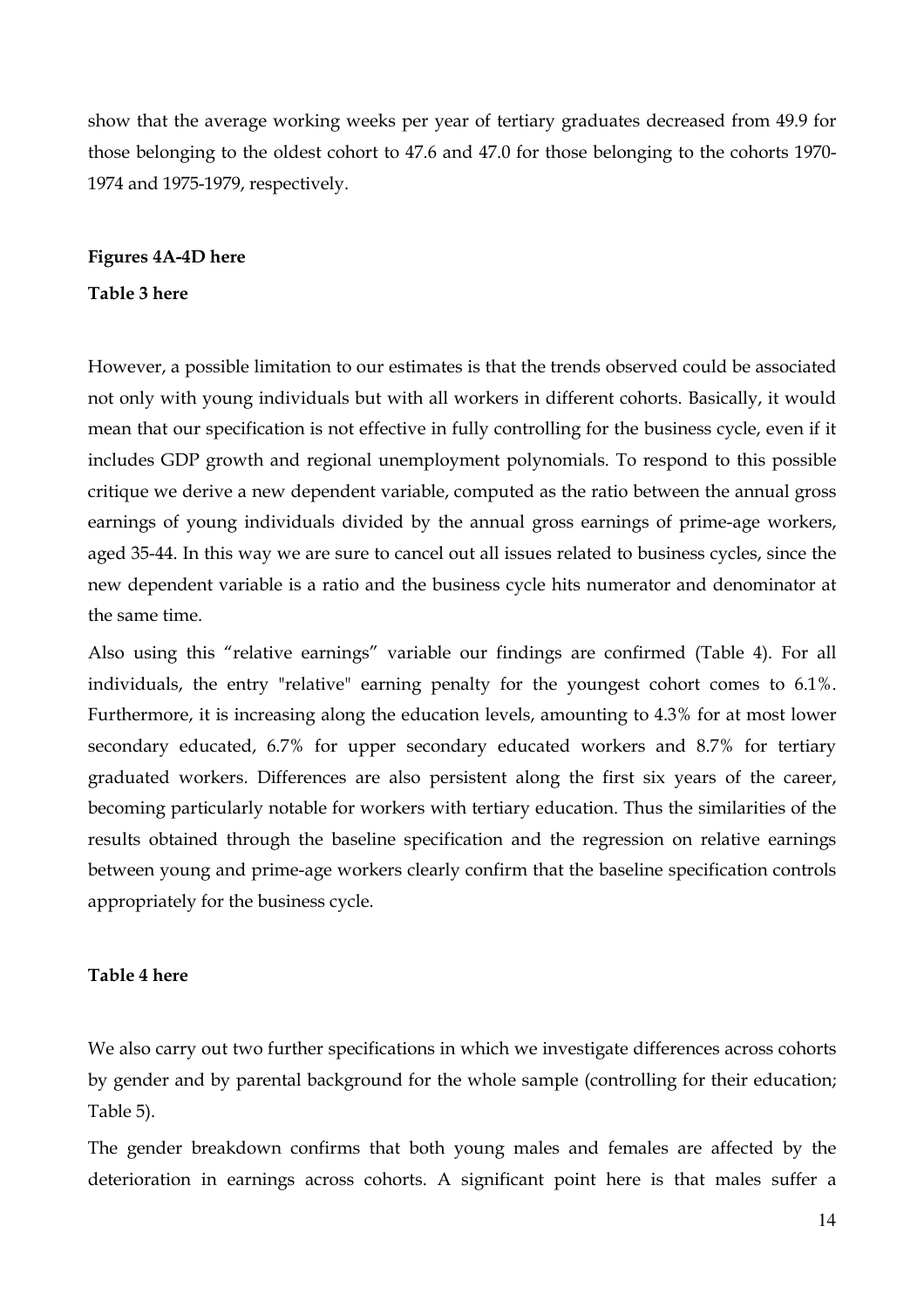substantially greater penalty between the oldest and the youngest cohort, both in the first and in the sixth year of career. Using the cumulate differences, males show a penalty of  $\epsilon$  10,296 with respect to  $\in$  4,854 for women.

Distinguishing individuals by parental background (proxied by the highest educational attainment of father or mother recorded in IT-SILC 2005 and coded according to the same three levels considered so far) could prove interesting, as recent studies show that in Italy, in addition to a significant influence on children education, a better background is associated with higher earnings for prime-age workers, even when controlling for the children's education (Franzini and Raitano 2009). Table 5 shows that for all levels of parental background the youngest cohort has reduced earnings as compared with the oldest cohort, suggesting that a better parental background does not help mitigate earnings deterioration. Interestingly, the cumulate difference is highest for individuals with a parental background coming midway, while the earning gaps are similar among the children of high and low educated parents.

#### **Tables 5 here**

l

#### *5.4 A different proxy of skills: RIF estimates of earnings percentiles*

As noted in section 4, unconditional quantile regressions provide an alternative way to capture differences in skills across individuals, i.e. individuals located at different percentiles of the unconditional annual earnings distribution. As for the OLS regressions, the unconditional quantile regressions include cohort dummies, a third polynomial in labour market experience, education, gender, regional dummies, third polynomial in unemployment rate and in national GDP growth.

Figure 5A-5C provides the estimated trends of the  $10^{\text{th}}$ , 50<sup>th</sup> and 90<sup>th</sup> percentiles, using the coefficients for cohort dummies and experience. Table 6 also includes the estimated value for the first and the last year and the cumulative difference of the second and third cohort with respect to the first, also showing the values of the 25<sup>th</sup> and 75<sup>th</sup> percentiles.<sup>15</sup>

Interestingly, for the 10<sup>th</sup> percentile of the distribution (Figure 5A), the yearly entry earnings are fairly stable across cohorts, as well as the experience profile. This confirms that for unskilled workers there are no differences across cohorts, i.e. individuals belonging to the most recent cohorts have not been penalized.

<sup>&</sup>lt;sup>15</sup> Note that the trend of the experience profiles of the 25<sup>th</sup> and 75<sup>th</sup> percentiles are similar to the trend of the 10<sup>th</sup> percentile and 90<sup>th</sup> percentiles, respectively. Detailed results are available upon request.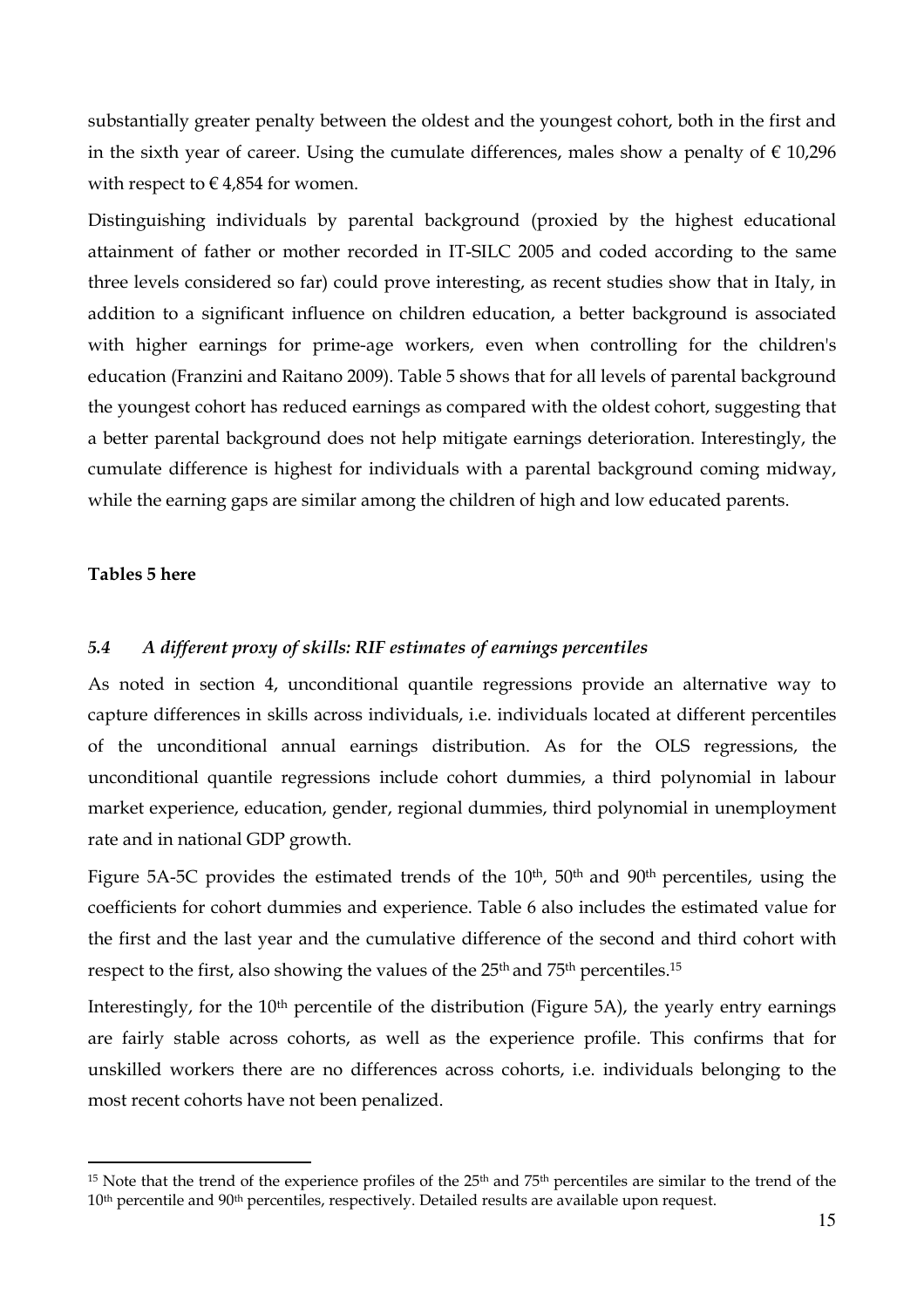Differences across cohorts begin to emerge at median earnings (Figure 5B), since, compared to the first cohort, the most recent cohorts display much lower entry earnings (around 15%), with the second cohort in an intermediate position. Such differences diminish along the experience profile, although the curves never cross. When considering the cumulative differences along the six years of experience it turns out that the two youngest cohorts display a substantial gap compared to the oldest one, respectively  $\in 6,413$  and  $\in 11,231$ ; Table 6).

At the 90<sup>th</sup> percentile (Figure 5C), the differences across cohorts are very considerable both at the beginning of the career and along the experience path, entailing a cumulative gap of the second and third cohort with respect to the first amounting to  $\epsilon$  18,656 and  $\epsilon$  35,637, respectively (Table 6).<sup>16</sup> The latter figure is indeed striking, especially when considering that the entry yearly earnings of an individual of the last cohort at the 90<sup>th</sup> percentile is around  $\epsilon$ 20,300: the cumulative loss in six year is, then, 1.75 times the entry earnings. Note also that the cumulative difference at the 90<sup>th</sup> percentile is basically the same as the one derived for tertiary graduates. Thus the evidence using unconditional quantile regressions shows that considering a different measure of skills, i.e. the percentile of the unconditional distribution of wages, generates patterns across cohorts that are quite similar to those obtained by using the levels of education, confirming the appreciable robustness of our interpretation in terms of skills .

#### **Figures 5A-5C here**

#### **Table 6 here**

l

#### **6. Discussion and conclusions**

Our findings show that the labour market conditions of young workers have deteriorated across cohorts in Italy, consistently with previous papers in the literature for other countries. The original contribution of our paper lies in the finding that the deterioration across cohorts is much more marked for skilled individuals, i.e. it is "the best of youth" that have suffered the most. An interesting additional remark concerns the fact that due to some data limitations, in this paper we focus on employees only. As we have seen, the parasubordinate arrangements introduced by the labour market reforms of the '90s are usually characterized by low wages and high unemployment risks, mainly for the tertiary graduated. Hence, the labour market

<sup>&</sup>lt;sup>16</sup> Note that the slope of the experience profiles decreases along the earning distribution. This is mainly due to the fact that the entry earnings across percentiles differ (while in the graph they are set at one for all percentiles), being much greater in the upper tail of the earnings distribution. For instance, for the youngest cohort the entry annual gross earnings at the  $10<sup>th</sup>$  percentile, at the median, and at the  $90<sup>th</sup>$  percentile come to € 4,360, € 12,320 and € 20,300 respectively.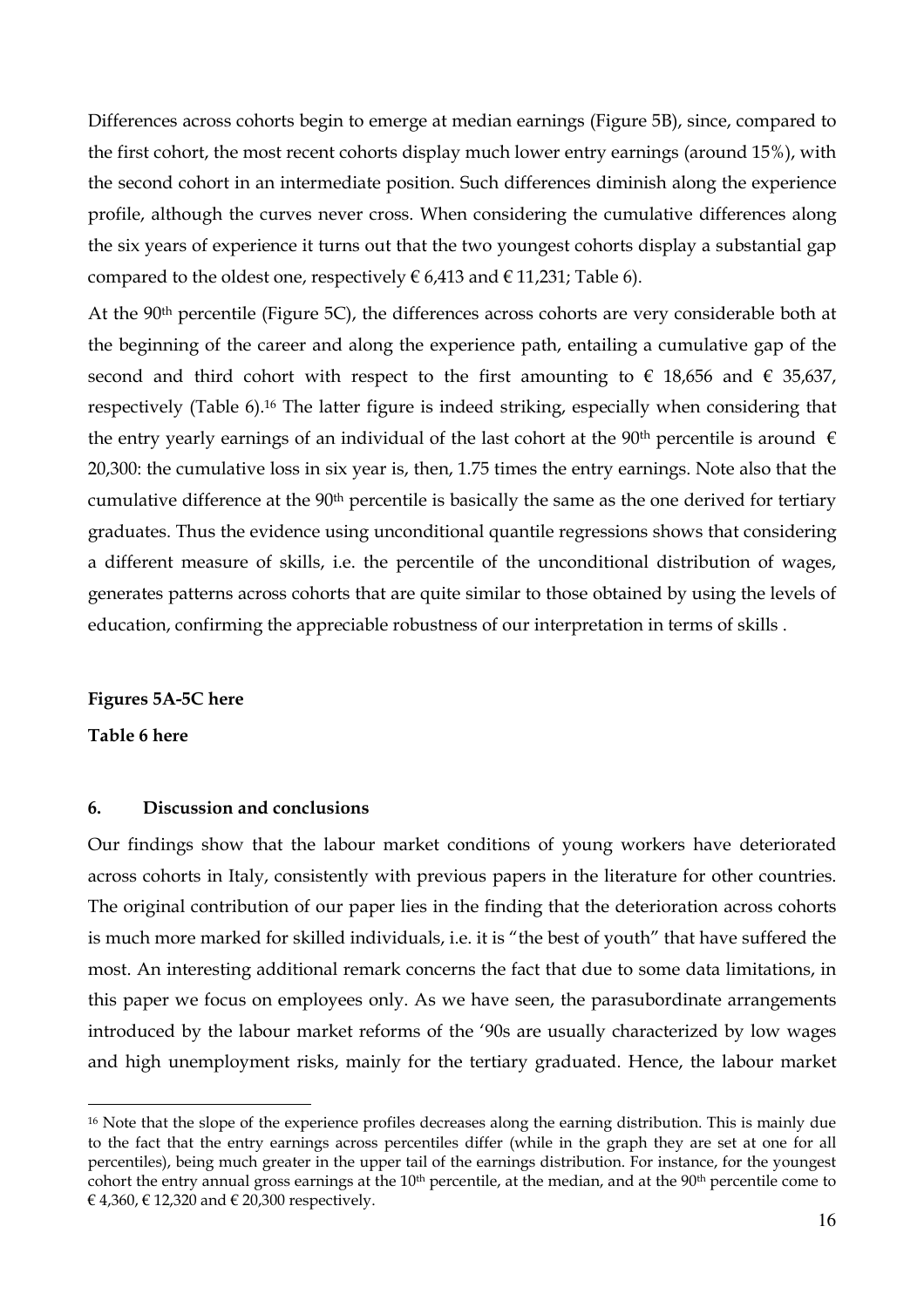performance of the high skilled in the youngest cohorts is likely to be worse than appears in this paper.

What explanation could there be for this deterioration for the youngest cohort, and especially for skilled individuals?

One possible explanation could emerge from standard supply and demand considerations. In the last few decades educational attainment has shown a general increase in Italy, as in all countries. For instance, the share of graduates has increased from around 5% in the eighties to almost 15% in recent years. Given this state of affairs, one might argue that the deterioration for the youngest cohort has been worse for the high skilled since these workers have become far less scarce in the economy. Or to put it another way, in accordance with the skill biased technological change literature, it could be argued that the demand for skills in Italy has increased at a lower rate with respect to the supply, thereby determining a reduction in wages for young skilled workers. This is a possible explanation, but it needs stressing that Italy is a country where educational levels are very low with respect to other European and OECD countries, and catching up only very slowly. Arguing that there is simply too much higher education in Italy would also imply that the Italian production system has some peculiar features to the effect that the demand for skills is much lower than in other European/OECD countries.

Another possible explanation lies in the institutional changes that have occurred in the last few decades in Italy, where a partial and targeted labour market deregulation process has been underway (Esping Andersen and Regini 2000). The hypothesis that an increase in flexibility could have entailed a reduction in bargaining power for young individuals is perfectly reasonable and plausible, since new temporary contracts introduced by the reforms have been used mainly for young people. Another important step in this explanation is to understand why the decrease in bargaining power has been greater for skilled individuals. This might be accounted for with the fact that new forms of temporary contracts have been used for graduates on a very large scale (Barbieri and Scherer 2009), and this in turn could have been due to a difficulty for Italian labour demand to absorb the increasing share of graduates on regular contracts, associated with higher wages.

Finally, it might also be a matter of the quality of education. The Italian university system was reformed in the nineties, and one might argue that the quality of skilled individuals declined over time, thus accounting for the reduction of wages for recent cohorts as well as the fall in educational wage premia.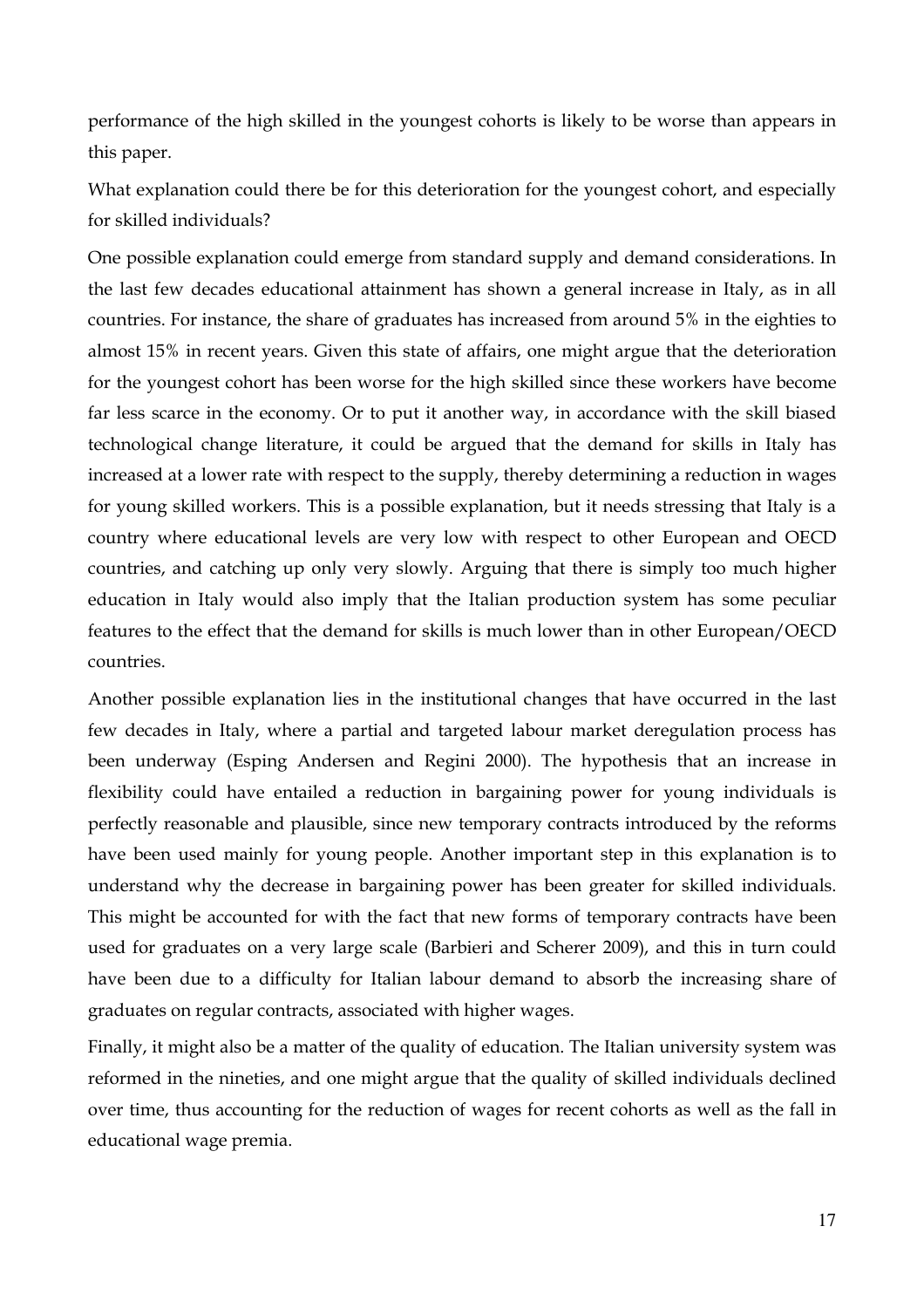Identification of all the factors at work behind our results is far beyond the goal of this paper, also because it would require different data for different explanations. This will be the focus of future research.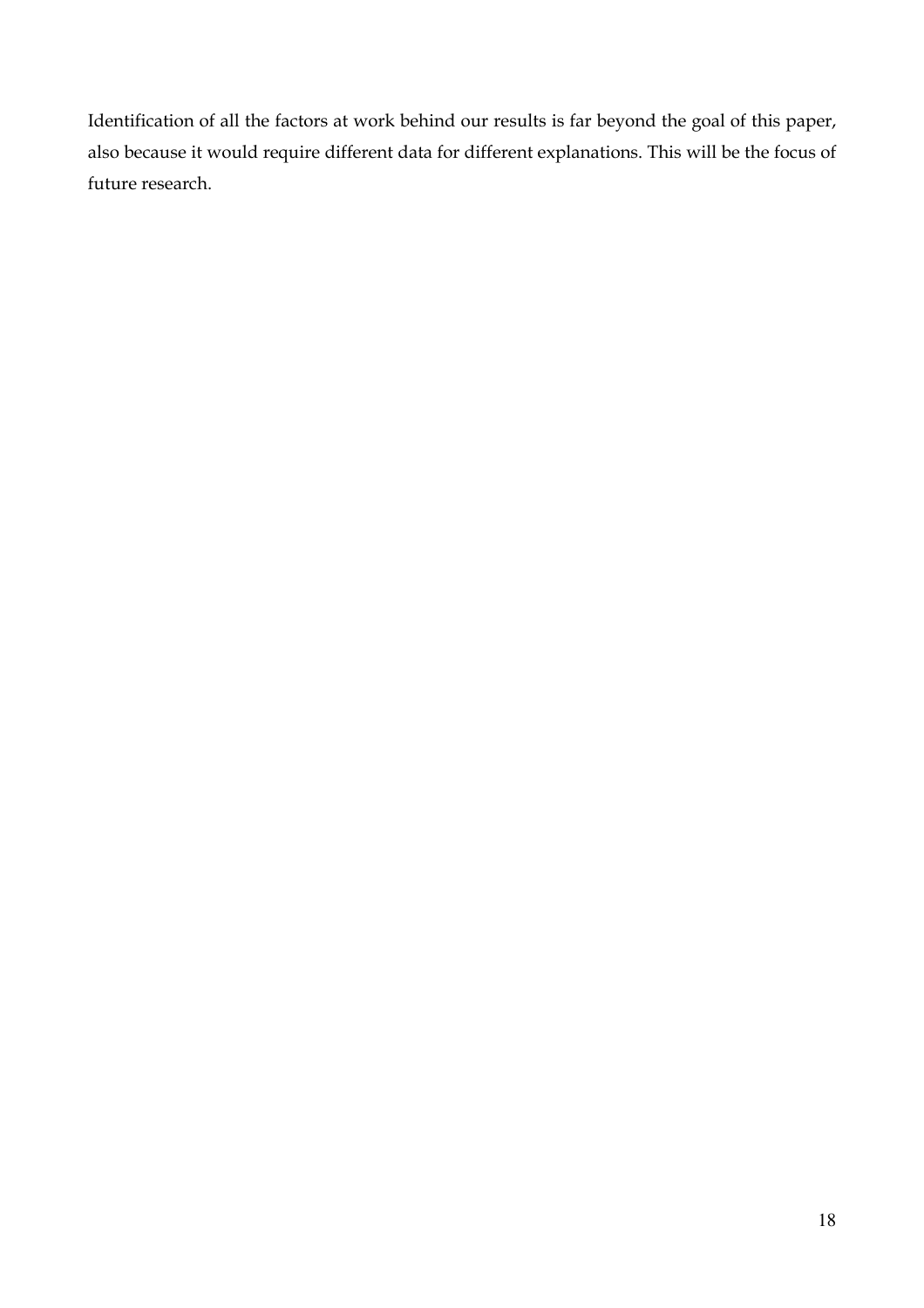#### **References**

- Barbieri P., Scherer S. (2009), "Labour Market Flexibilisation and its Consequences in Italy", *European Sociological Review*, vol. 3, pp. 677-692.
- Beach C.M., Finnie R. (2004), "A Longitudinal Analysis of Earnings Change in Canada", *The Canadian Journal of Economics*, vol. 37, pp. 219-240.
- Beaudry P. and D. A. Green (2000), "Cohort Patterns in Canadian Earnings: Assessing the Role of Skill Premia in Inequality Trends", *The Canadian Journal of Economics*, v. 33 pp. 907-936.
- Berton F., Richiardi M., Sacchi S. (2012), "*The Political Economy of Work Security and Flexibility. Italy in Comparative Perspective"*, The Policy Press.
- Blanchard, O. and A. Landier (2002), "The Perverse Effects Of Partial Labour Market Reform: Fixed-Term Contracts In France," *Economic Journal*, 112(480), F214-F244
- Blossfeld H.P., Klijzing E., Mills M., Kurz K. (eds), (2005), *Globalization, Uncertainty and Youth in Society*, Routledge.
- Blossfeld H.P., Bucholz S., Bukodi E., Kurz K. (eds), (2008), *Globalization and the Labor Market: Comparing Early Working Life in Eleven Countries*, Edward Elgar.
- Booth A., Francesconi M., Frank J. (2002). "Temporary jobs: Stepping stones or deadends?", *Economic Journal*, vol. 112.
- Brandolini A., P. Cipollone, Sestito P. (2001), "Earnings dispersion, low pay and household poverty in Italy, 1977-1998", *Temi di Discussione Banca d'Italia*, n. 427.
- Bukodi E., Ebralidze E., Schmeher P., Blossfeld H.P. (2008), "Struggling to become an insider: does increasing flexibility at labor market entry affect early careers? A theoretical framework", in Blossfeld H.P., Bucholz S., Bukodi E., Kurz K. (eds), *Globalization and the Labor Market: Comparing Early Working Life in Eleven Countries*, Edward Elgar.
- Card D. and T. Lemieux (2001), "Can Falling Supply Explain the Rising Return to college for Younger Men? A Cohort Based Analysis", *The Quarterly Journal of Economics*, v. 66 pp. 705- 746.
- Esping Andersen G., Regini M. (eds.), (2000), *Why Deregulate Labour Markets?*, Oxford University Press.
- EUROSTAT (2009), *Youth in Europe. A Statistical Portrait*, Luxembourg.
- Fitzenberg B., R. Hujer, T. E. MaCurdy and R. Schnabel (2001), "Testing for uniform wage trends in West-Germany: A cohort analysis using quantile regressions for censored data", *Empirical Economics*, v. 26, pp. 41-86.
- Firpo, S., Fortin, N.M., Lemieux, T. (2009), "Unconditional Quantile Regressions", *Econometrica*, vol. 77, pp. 953-973.
- Franzini M., Raitano M. (2009), "Persistence of inequality in Europe: the role of family economic conditions", *International Review of Applied Economics*, vol. 23, n. 3.
- Gosling A, Machin S, Meghir C. 2000, "The changing distribution of male wages in the U.K", *Review of Economic Studies*, vol. 67, pp. 635–666.
- Hampel F. R. (1974): "The Influence Curve and Its Role in Robust Estimation," *Journal of the American Statistical Association*, Vol. 60, pp. 383–393.
- Katz L., Autor D. (1999), "Changes in the wage structure and earnings inequality" in Ashenfelter O., Card D. (eds), *Handbook of Labor Economics*, vol. 3, pp. 1463-1555 Elsevier.
- Koenker R., Basset G. (1978), "Regression Quantiles", *Econometrica*, Vol. 46, No. 1., pp. 33-50.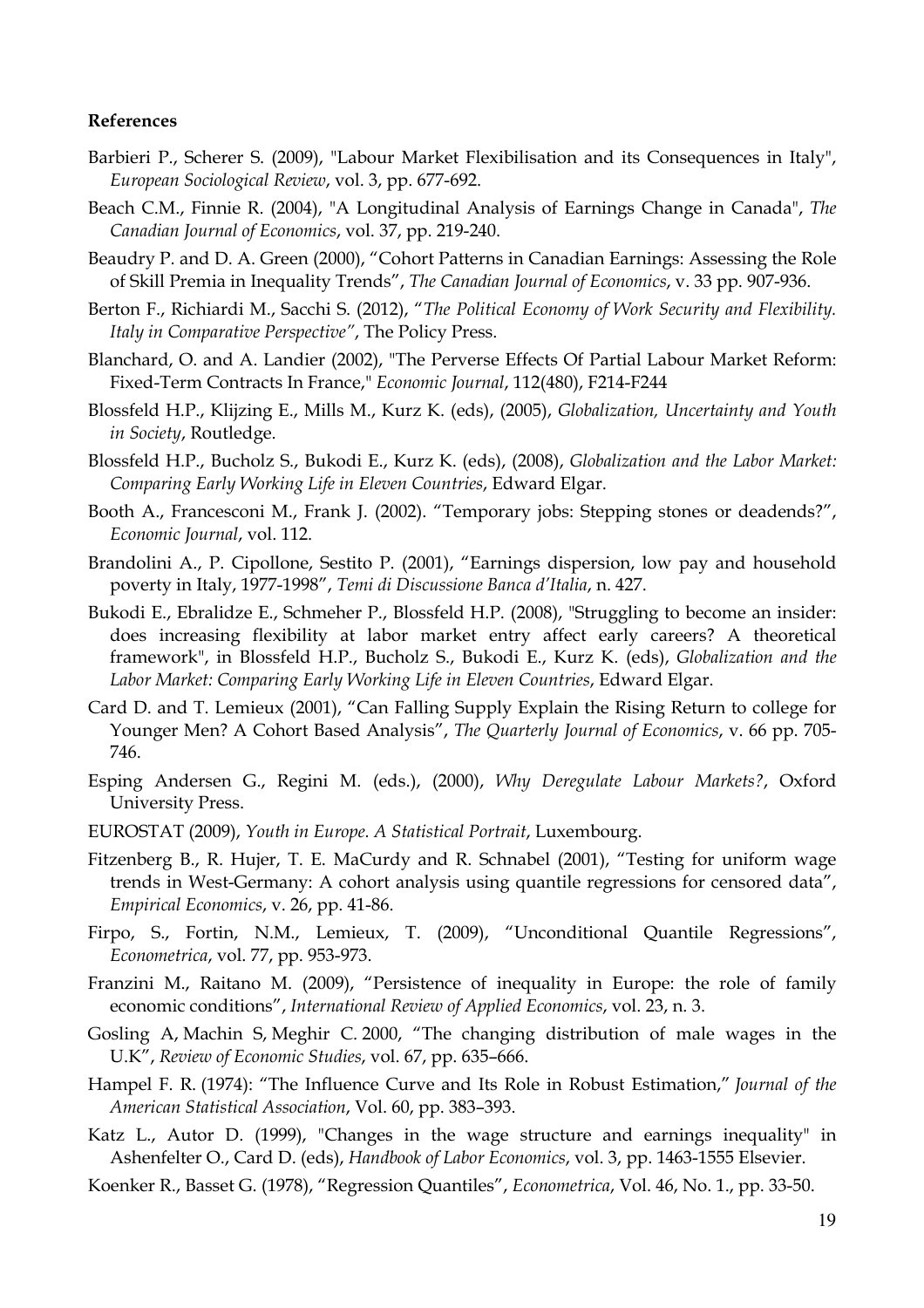- Mishel L. (2012), "Entry-Level Workers' Wages Fell in Lost Decade", Economic Policy Institute, n. 327.
- Naticchioni, P. Ricci, A, Rustichelli, E. (2010), "Far from a skill-biased change: falling educational wage premia in Italy", Applied Economics, 2010, Vol.42 (26), 3383–3400.
- OECD (1994), *Jobs Study*, Paris.
- Raitano M. (2012), "La distribuzione delle retribuzioni da lavoro dipendente in Italia nel periodo 1996-2009: l'evidenza dal campione AD-SILC", *Economia e Lavoro*, n.3/2012.
- Rosolia A., Torrini R. (2007), "The Generation Gap: Relative Earnings of Young and Old Workers in Italy", *Temi di discussione Banca d'Italia*, n. 639.
- Rosolia A., Torrini R. (2013), "The Generation Gap: New Evidence", presented at the 5<sup>th</sup> ECINEQ Conference, 22-24/7/2013, Bari.
- Schizzerotto A., Trivellato U., Sartor N. (eds), (2011), *Generazioni disuguali. Le condizioni di vita dei giovani di ieri e di oggi: un confronto*, Il Mulino, Bologna.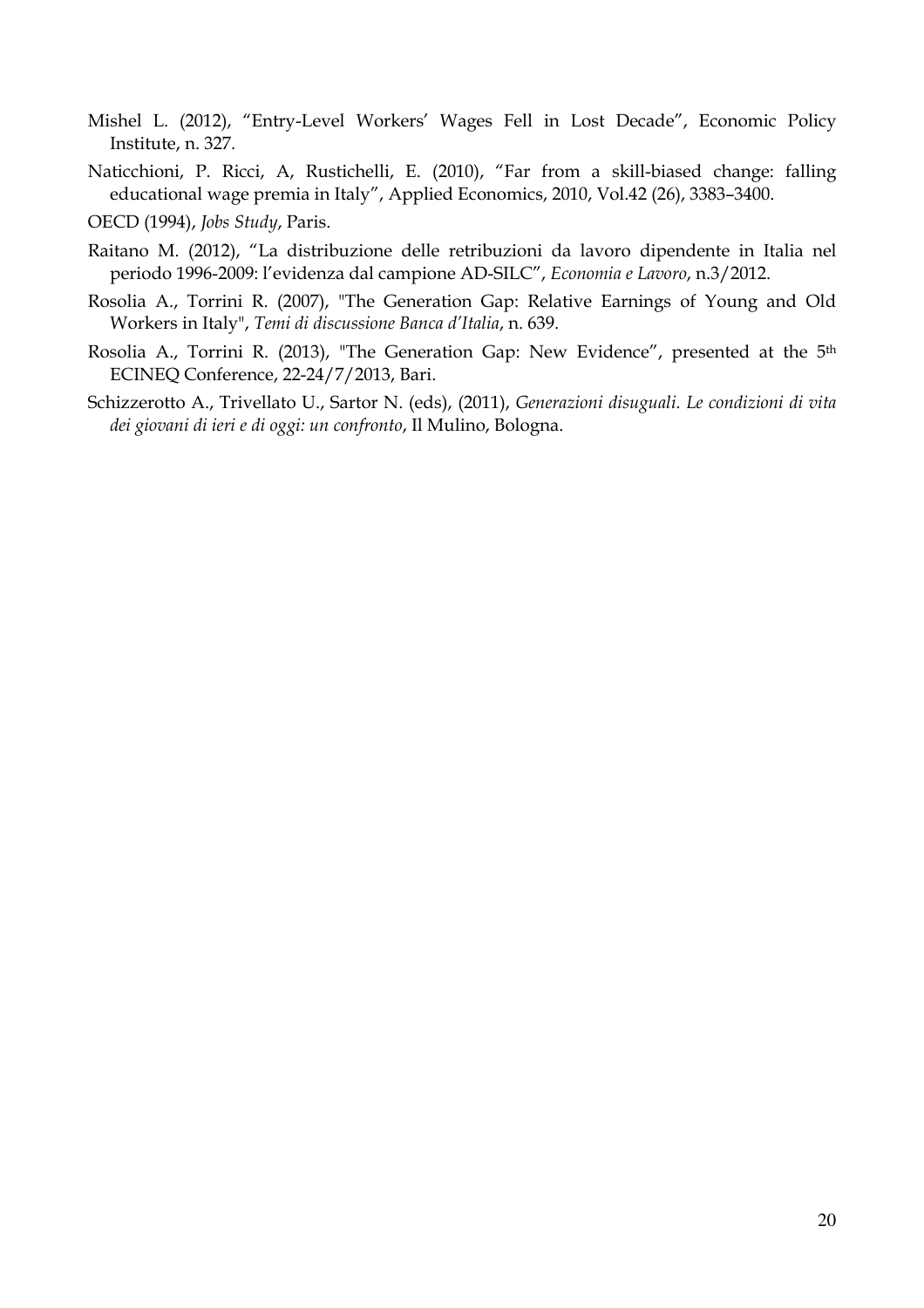



Figure 1: Average annual gross earnings by birth cohort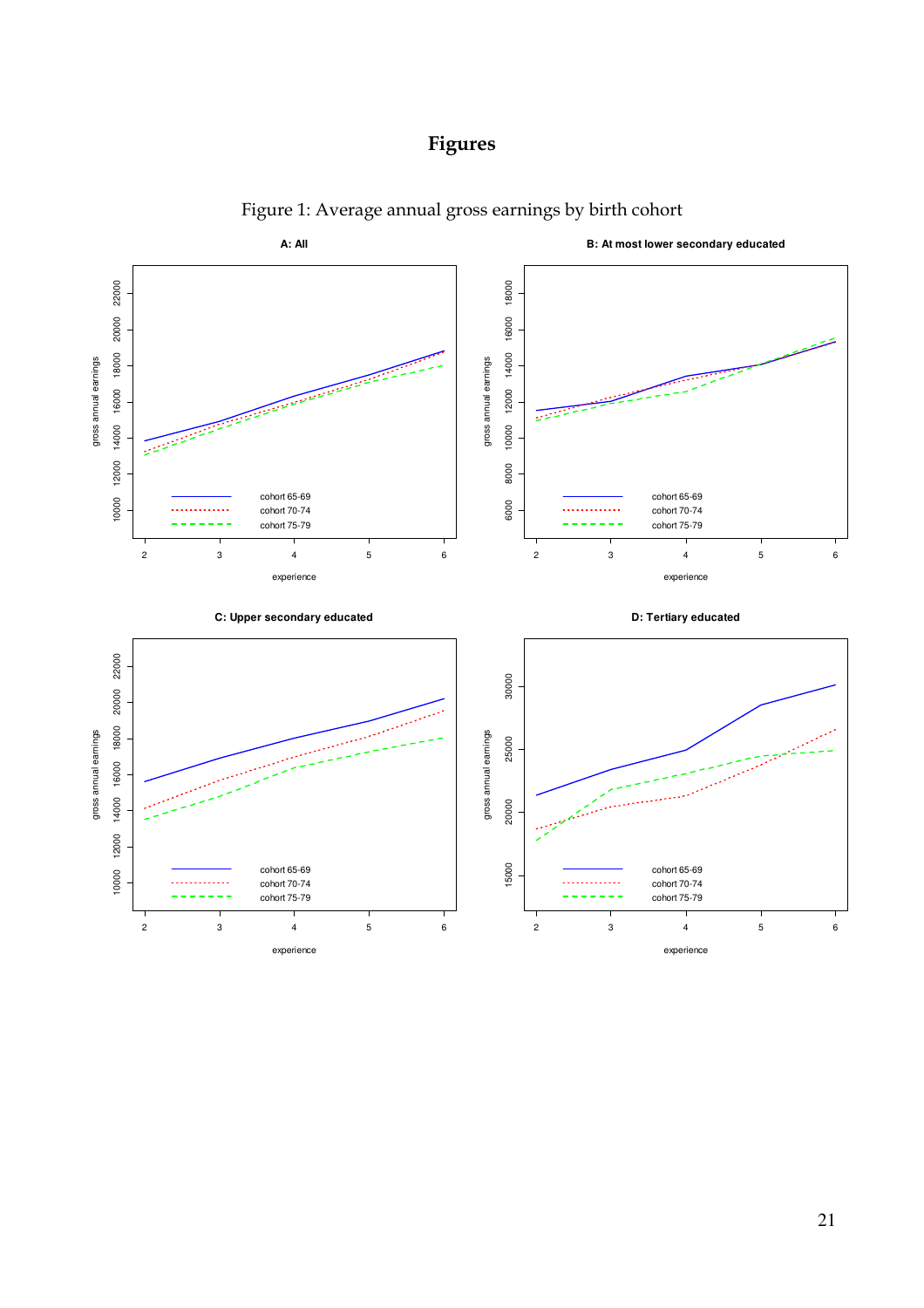

## Figure 2: OLS estimates of gross annual earnings by birth cohort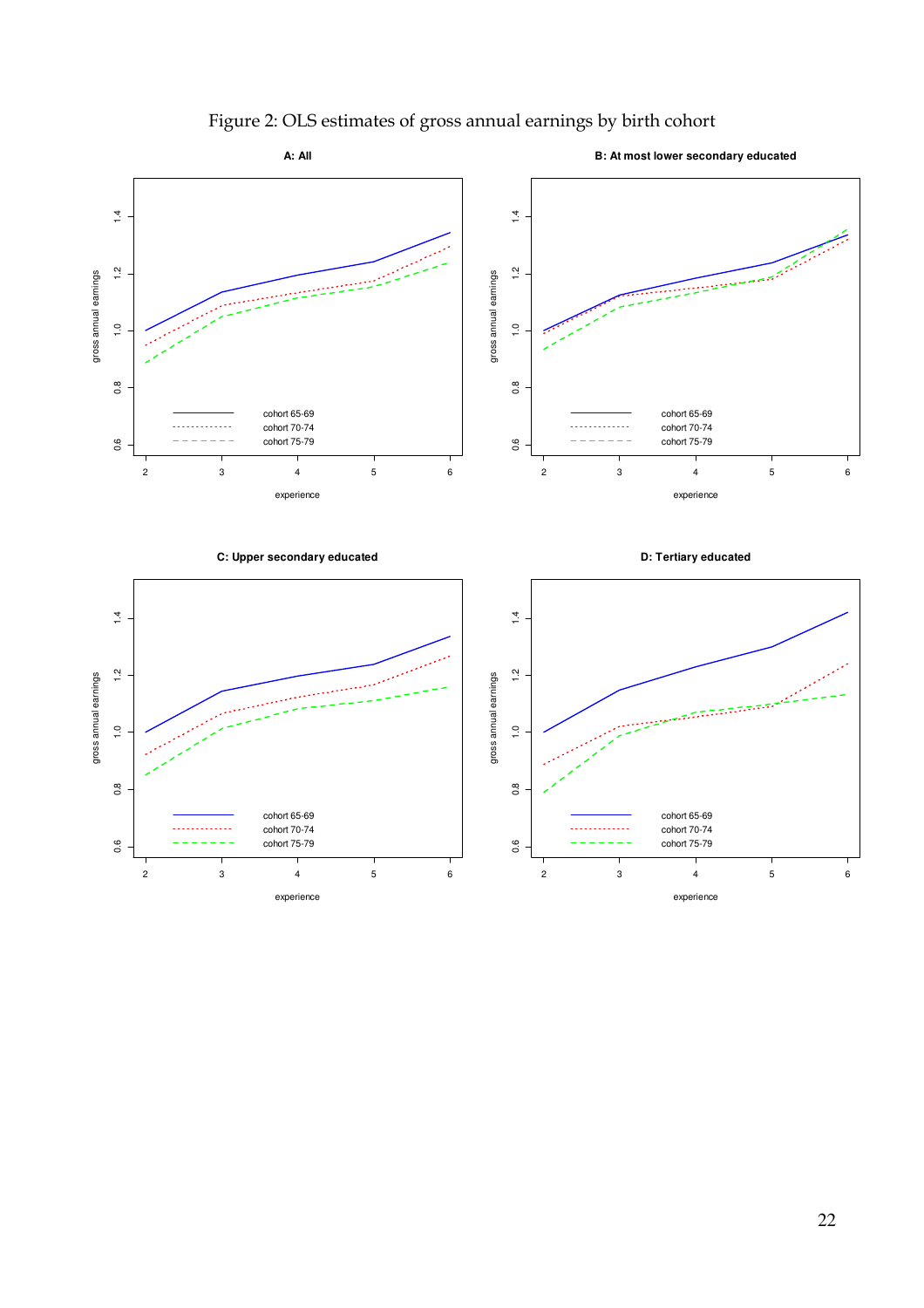

Figure 3: Educational wage premia in the first 6 years of career (% values)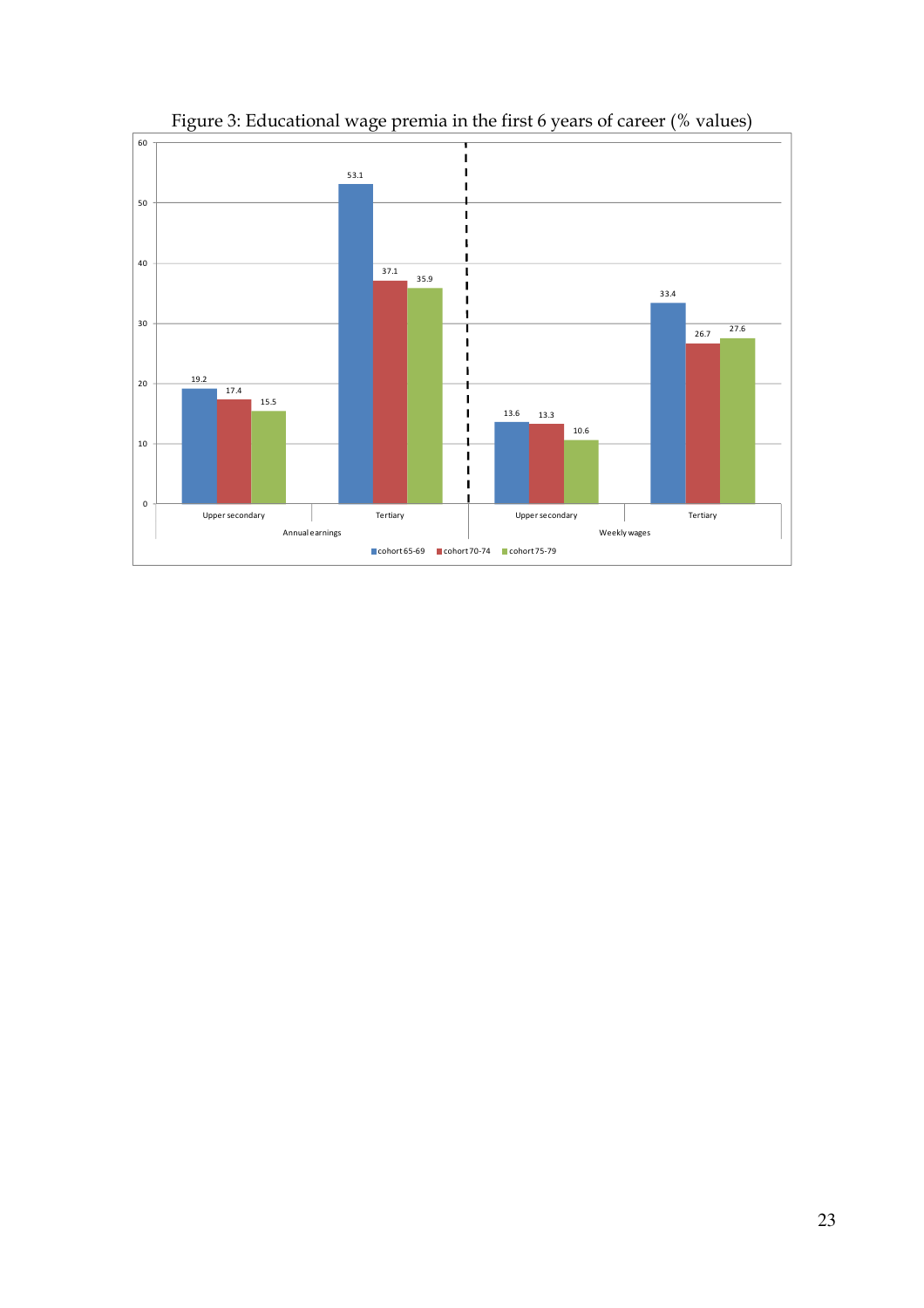

Figure 4: OLS estimates of gross weekly wages by birth cohort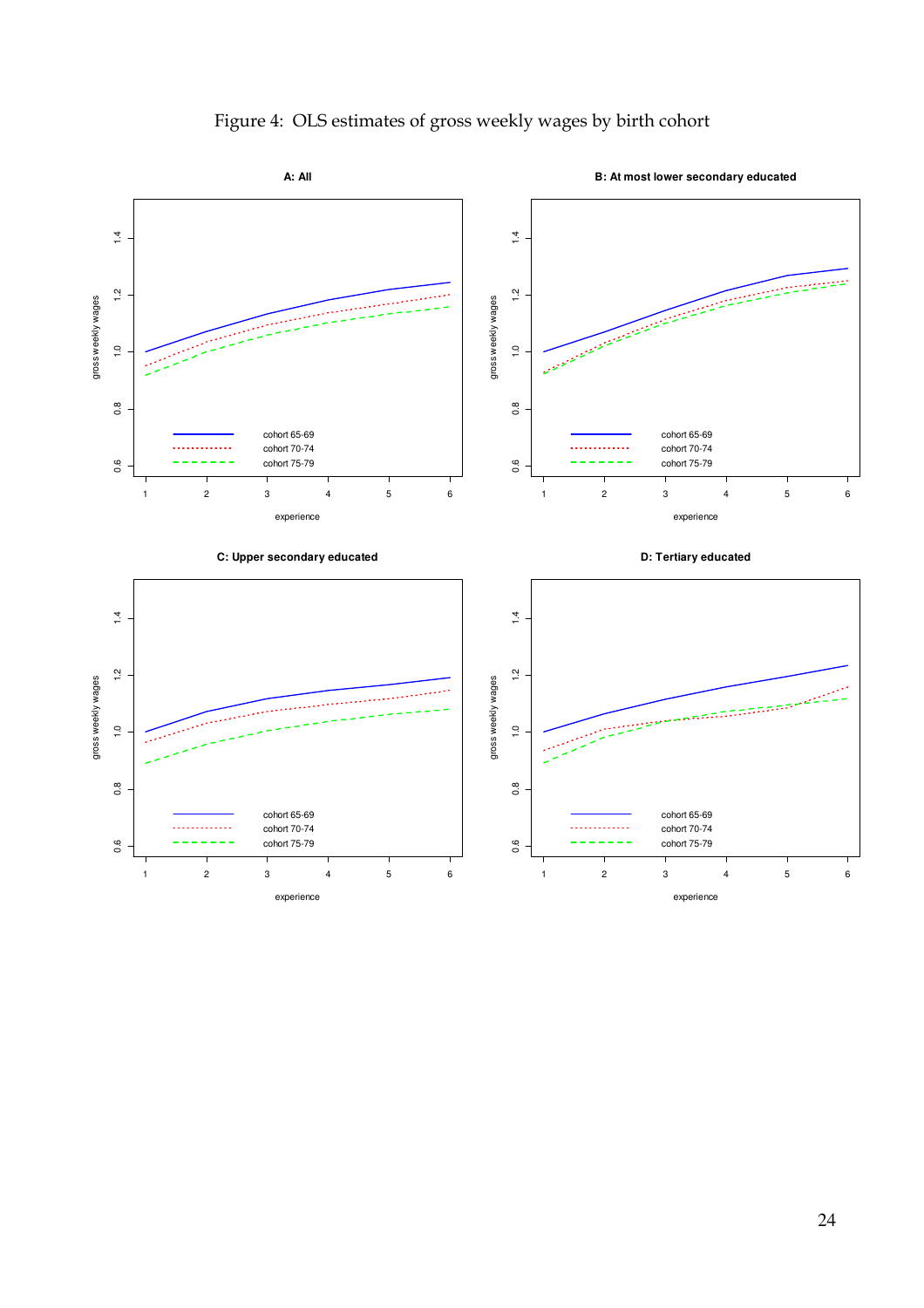

Figure 5: RIF estimates of gross annual earnings by birth cohort

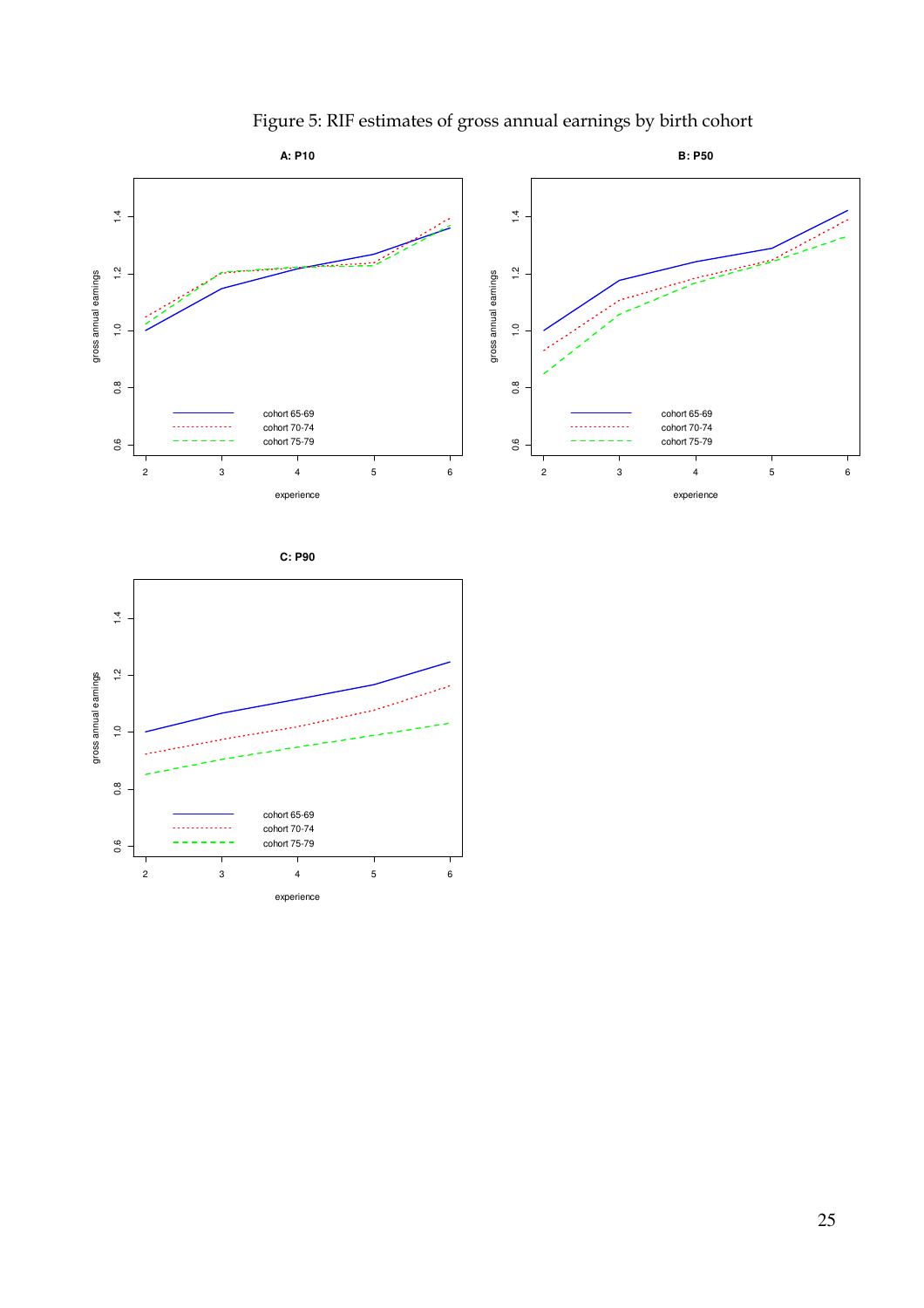## **Tables**

| $100.1.1001$ and $6000$ carrings $(2000)$ =0.10). |              |            |        |                                   |
|---------------------------------------------------|--------------|------------|--------|-----------------------------------|
|                                                   |              | Experience |        | Cumulate                          |
|                                                   |              | 2          | 6      | difference (with<br>Cohort 65-69) |
|                                                   | Cohort 65-69 | 13,844     | 18,820 |                                   |
| All individuals                                   | Cohort 70-74 | 13,224     | 18,767 | $-1,441$                          |
|                                                   | Cohort 75-79 | 13,045     | 18,035 | $-2,853$                          |
| At most lower secondary                           | Cohort 65-69 | 11,517     | 15,350 |                                   |
|                                                   | Cohort 70-74 | 11,094     | 15,299 | $-451$                            |
|                                                   | Cohort 75-79 | 10,944     | 15,551 | $-1,319$                          |
| Upper secondary                                   | Cohort 65-69 | 15,609     | 20,219 |                                   |
|                                                   | Cohort 70-74 | 14,127     | 19,551 | $-5,270$                          |
|                                                   | Cohort 75-79 | 13,524     | 18,050 | $-9,744$                          |
|                                                   | Cohort 65-69 | 21,348     | 30,138 |                                   |
| Tertiary                                          | Cohort 70-74 | 18,673     | 26,599 | $-17,624$                         |
|                                                   | Cohort 75-79 | 17,751     | 24,914 | $-16,356$                         |

Tab. 1: Real annual gross earnings (Euros 2010).

Source: computations on AD-SILC data

| Tab. 2: OLS estimates on annual gross earnings. Relative values at starting and final years and |
|-------------------------------------------------------------------------------------------------|
| difference in cumulate earnings respect to the first cohort                                     |

|                         |              | Experience     |       | Cumulate    |
|-------------------------|--------------|----------------|-------|-------------|
|                         |              | $\overline{2}$ | 6     | difference  |
|                         |              |                |       | (euro 2010) |
|                         | Cohort 65-69 | 1.000          | 1.344 |             |
| All individuals         | Cohort 70-74 | 0.950          | 1.296 | $-4,866$    |
|                         | Cohort 75-79 | 0.888          | 1.240 | $-8,133$    |
| At most lower secondary | Cohort 65-69 | 1.000          | 1.337 |             |
|                         | Cohort 70-74 | 0.991          | 1.320 | $-2,076$    |
|                         | Cohort 75-79 | 0.936          | 1.357 | $-2,800$    |
|                         | Cohort 65-69 | 1.000          | 1.336 |             |
| Upper secondary         | Cohort 70-74 | 0.922          | 1.267 | $-9,100$    |
|                         | Cohort 75-79 | 0.851          | 1.160 | $-16,743$   |
|                         | Cohort 65-69 | 1.000          | 1.419 |             |
| Tertiary                | Cohort 70-74 | 0.888          | 1.239 | $-28,973$   |
|                         | Cohort 75-79 | 0.791          | 1.134 | $-35,534$   |

Source: computations on AD-SILC data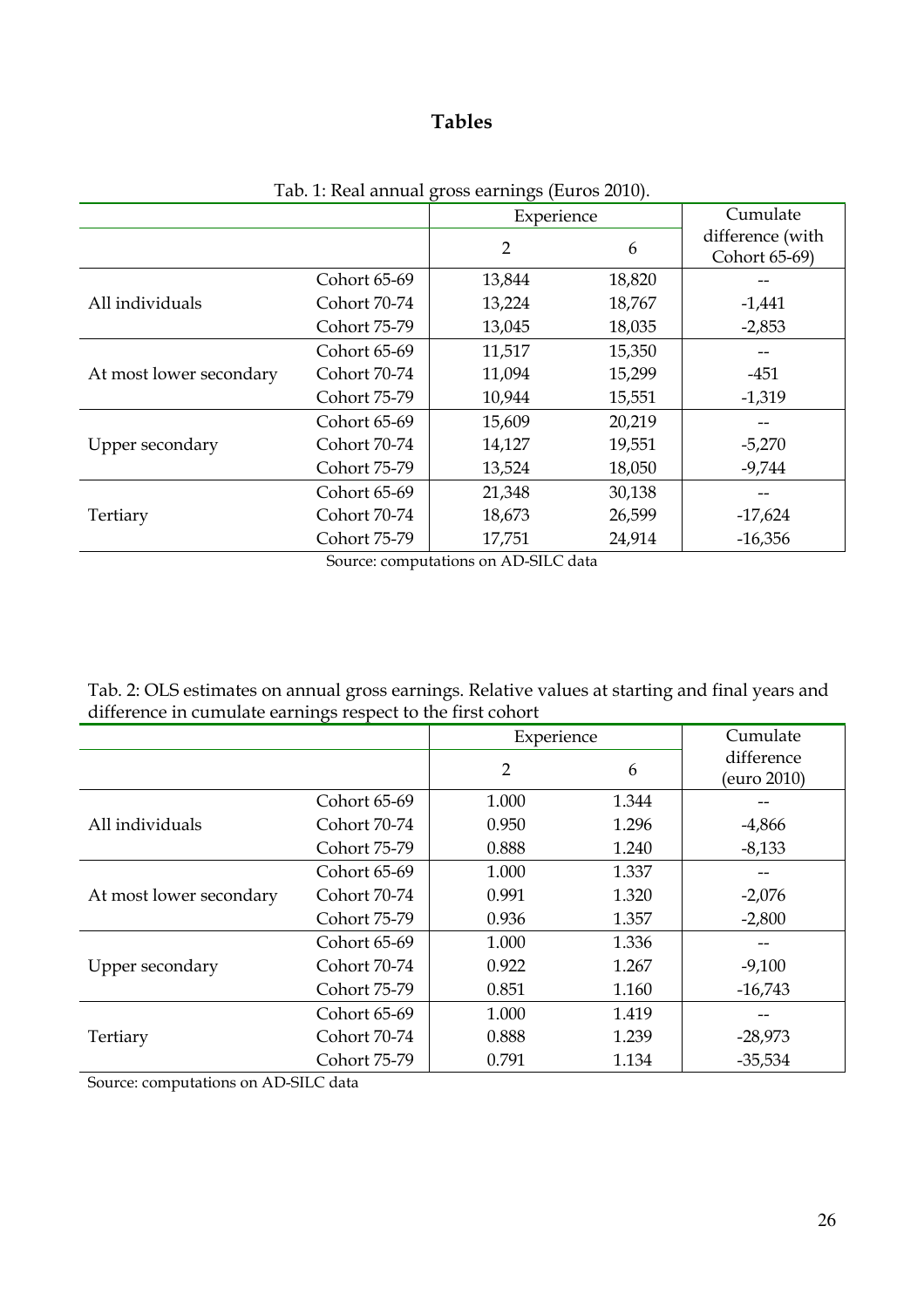| mean weekly wage uniclence while respect to the mot conort |              |            |       |                             |  |
|------------------------------------------------------------|--------------|------------|-------|-----------------------------|--|
|                                                            |              | Experience |       | Mean difference in          |  |
|                                                            |              | 1          | 6     | weekly wages<br>(euro 2010) |  |
|                                                            | Cohort 65-69 | 1.000      | 1.245 |                             |  |
| All individuals                                            | Cohort 70-74 | 0.951      | 1.201 | $-18.2$                     |  |
|                                                            | Cohort 75-79 | 0.918      | 1.158 | $-32.5$                     |  |
| At most lower secondary                                    | Cohort 65-69 | 1.000      | 1.294 |                             |  |
|                                                            | Cohort 70-74 | 0.929      | 1.250 | $-19.1$                     |  |
|                                                            | Cohort 75-79 | 0.922      | 1.240 | $-24.8$                     |  |
| Upper secondary                                            | Cohort 65-69 | 1.000      | 1.191 |                             |  |
|                                                            | Cohort 70-74 | 0.964      | 1.146 | $-23.4$                     |  |
|                                                            | Cohort 75-79 | 0.891      | 1.081 | $-56.0$                     |  |
| Tertiary                                                   | Cohort 65-69 | 1.000      | 1.234 |                             |  |
|                                                            | Cohort 70-74 | 0.936      | 1.159 | $-45.1$                     |  |
|                                                            | Cohort 75-79 | 0.893      | 1.117 | $-52.7$                     |  |

Tab. 3: OLS estimates on weekly gross wages. Relative values at starting and final years and mean weekly wage difference with respect to the first cohort

Source: computations on AD-SILC data

Tab. 4: OLS estimates on the ratio between annual earnings and mean earnings of workers aged 35-44. Relative values at starting and final years

| . .                     |              | $\cdot$    |       |
|-------------------------|--------------|------------|-------|
|                         |              | Experience |       |
|                         |              | 2          | 6     |
|                         | Cohort 65-69 | 1.000      | 1.178 |
| All individuals         | Cohort 70-74 | 0.959      | 1.171 |
|                         | Cohort 75-79 | 0.939      | 1.152 |
|                         | Cohort 65-69 | 1.000      | 1.141 |
| At most lower secondary | Cohort 70-74 | 0.966      | 1.140 |
|                         | Cohort 75-79 | 0.957      | 1.172 |
|                         | Cohort 65-69 | 1.000      | 1.185 |
| Upper secondary         | Cohort 70-74 | 0.958      | 1.176 |
|                         | Cohort 75-79 | 0.933      | 1.130 |
|                         | Cohort 65-69 | 1.000      | 1.410 |
| Tertiary                | Cohort 70-74 | 0.977      | 1.277 |
|                         | Cohort 75-79 | 0.913      | 1.190 |

Source: computations on AD-SILC data